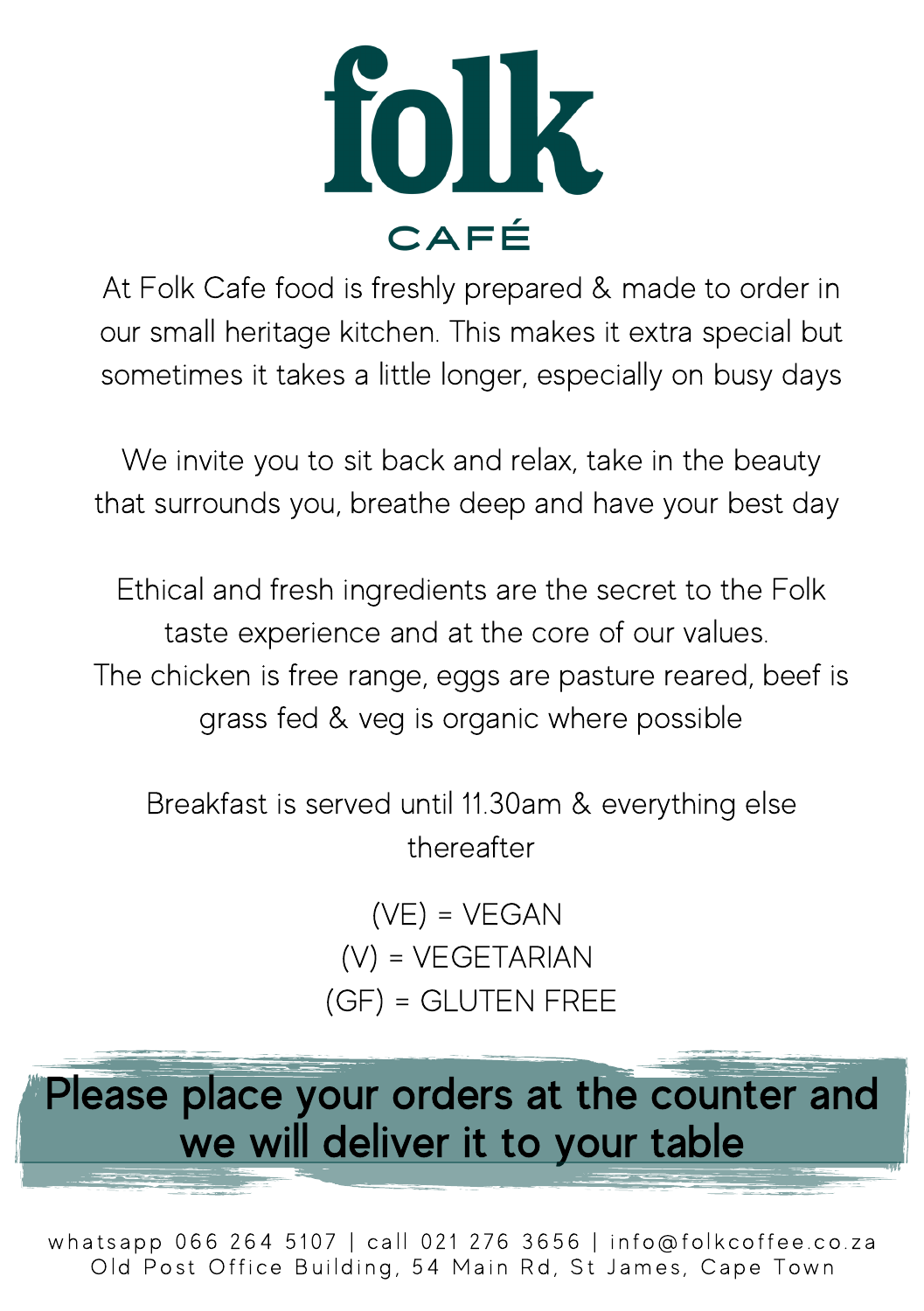# **Breakfast**

served until 11.30am

### BREAKFAST BREAKFAST **R110**

Streaky bacon, 2 eggs, pork sausage, baby tomatoes, mushrooms, (gf) potato rosti & toast

### EGGS BENEDICT

on an English muffin or potato rosti (GF) with poached eggs & homemade hollandaise with:

| • Smoked salmon        | R <sub>115</sub> |
|------------------------|------------------|
| • Crispy bacon         | R98              |
| • Black Mushroom $(V)$ | R98              |

### EGGS BENI CROISSANT R98

Open toasted & topped with crispy bacon, poached eggs & hollandaise sauce

### OMELETTES

Served with toast of your choice

- Bacon, mushroom & cheddar R105
- Spinach, Feta & Red onion (V) R95

### FOLK FRENCHI R125

French toast dusted with cinnamon & sugar, topped with fried banana, bacon, berry compote & maple syrup

### CAFE JOE R115

70% rye toast topped with mince, 2 poached eggs & parmesan shavings

### BACON & EGG ROLL R59

2 soft fried eggs & crispy streaky bacon on a seeded bun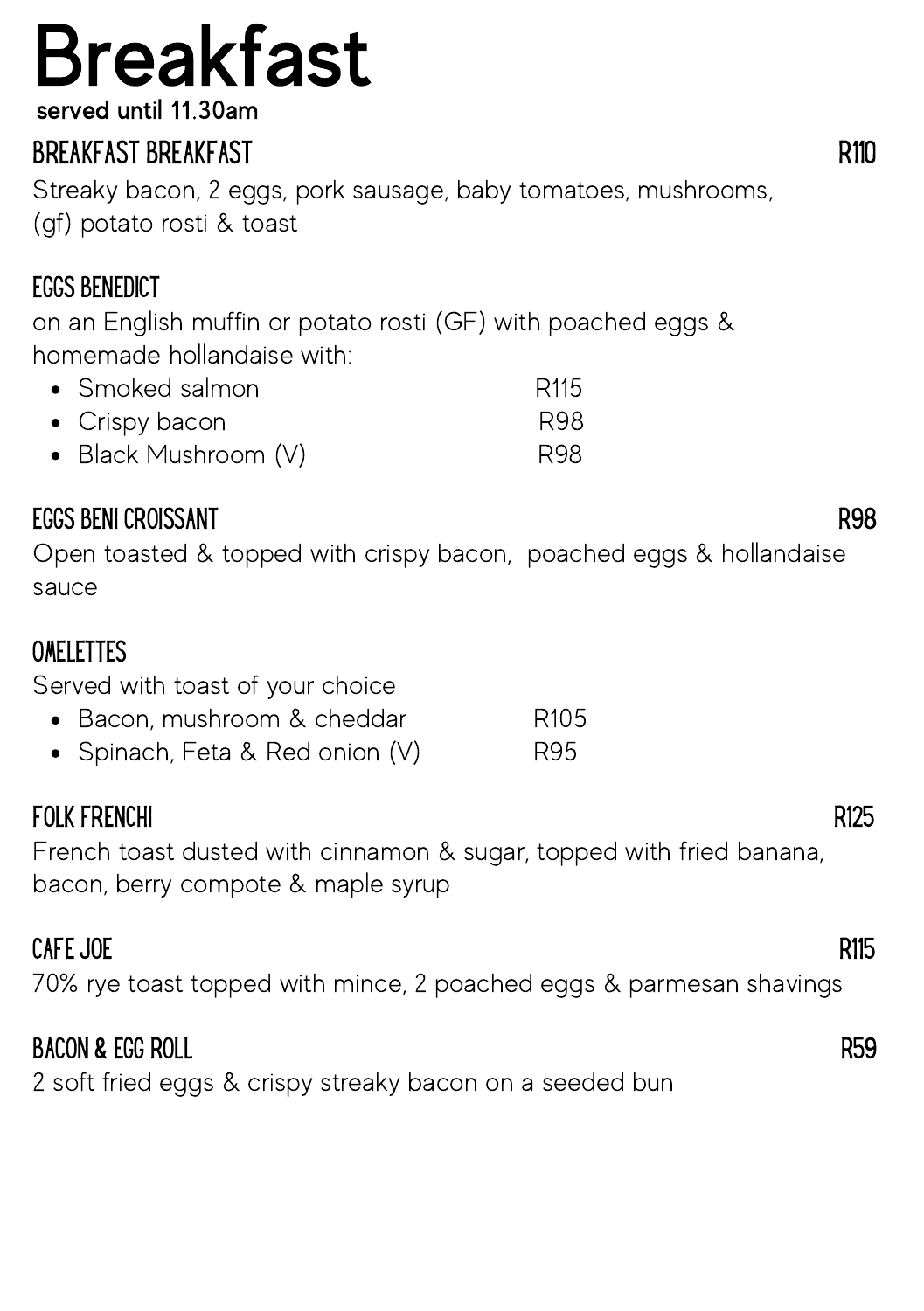### Breakfast served until 11.30am

### vegan alternative +R20 - swop out yoghurt and honey for • Scrambled egg R70 • Scrambled egg & bacon R85 BREAKFAST BAGEL (V) CHARGE AND THE SERVER SERVER SERVER SERVER SERVER SERVER SERVER SERVER SERVER SERVER SERVER Cream cheese, scrambled eggs & avo + Bacon R25 STACK (V) (GF) R98 Potato rosti, brown mushroom, poached egg, avo, rocket leaves & harissa drizzle V-MELT (V OR VE - PLEASE SPECIFY) R115 70% rye toast topped with asparagus, brown mushroom & mozzarella (plain or vegan), red pesto, mixed seeds & rocket RACKIT & JACKIT (VE) R115 vegan flapjacks stacked with toasted cashews & coconut, strawberries, maple syrup, banana & cinnamon sugar SMOOTHY BOWL (GF) (V OR VE - PLEASE SPECIFY) R75 Blended banana, berries & yoghurt base sweetened with honey & topped with almond butter, toasted coconut, chia seeds, cacoa nibs & seasonal fruit (V) dates, avo & coconut water SMASHED AVO TOAST (VE) EXAMPLE AND TO ASSESS THE SMASHED AVOIDAST (VE) Sourdough toast topped with smashed avo & sesame seeds + Bacon R25 + Poached egg R10 BREAKFAST CROISSANTS

- Poached eggs & avo **R85**
- Salmon & Scrambled egg R95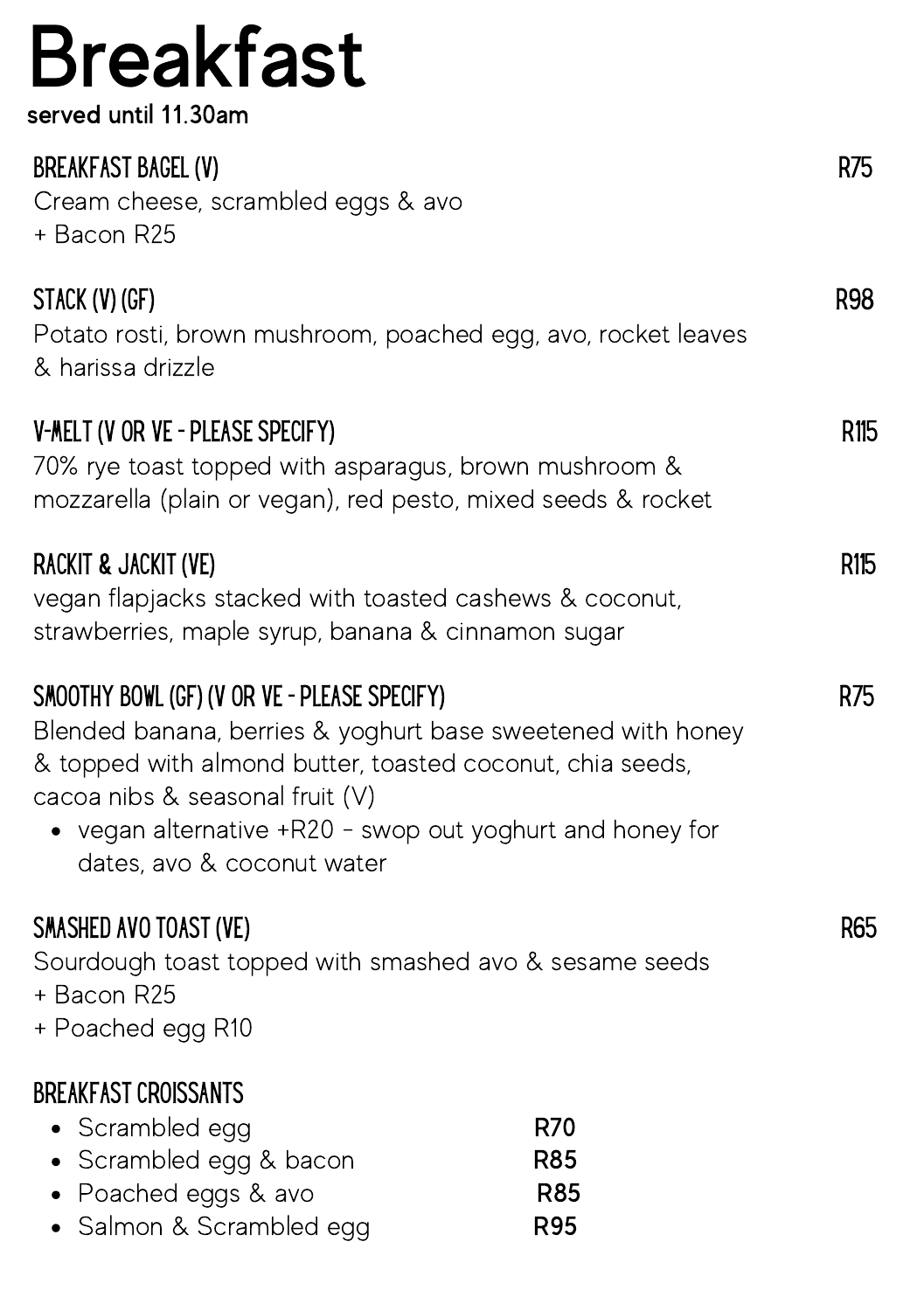### Pastries check availability at pastry bar

### **CROISSANTS**

| Plan(V)<br>Belgian chocolate & hazelnut (V)<br>Almond (v)                                                                                    | <b>R28</b><br>R32<br>R40<br>R49        |
|----------------------------------------------------------------------------------------------------------------------------------------------|----------------------------------------|
| Cheddar & preserves (V)                                                                                                                      |                                        |
| <b>CONFECTIONARY</b>                                                                                                                         |                                        |
| Double choc nut brownies (GF)<br>Date & nut balls (GF)(Ve)<br>$\bullet$ Cocoa<br>• Cranberry coconut                                         | R40<br><b>R18</b>                      |
| • Maple lemon & almond<br>Choc chip cookie                                                                                                   | R <sub>22</sub>                        |
| Peanut butter cookie (GF) (Ve)<br>Chelsea bun                                                                                                | <b>R18</b><br>R <sub>30</sub>          |
| + Ice Cream or Cream R20                                                                                                                     |                                        |
| <b>PIES</b>                                                                                                                                  |                                        |
| Free range chicken pie<br>Spinach mushroom feta pie (V)<br>Ricotta, leak & olive pie (V)<br>Usana grass fed beef pie<br>+ chips or salad R20 | R49<br>R49<br><b>R49</b><br><b>R55</b> |
| <b>MUFFINS</b>                                                                                                                               |                                        |
| Dark chocolate & pecan<br>Bran & mixed seed with raisins<br>Banana & chia seed<br><b>Blueberry</b>                                           | R33                                    |
| Savoury mozzarella, rosemary &<br>sundried tomato (GF)                                                                                       | <b>R38</b>                             |

+ Butter and jam R10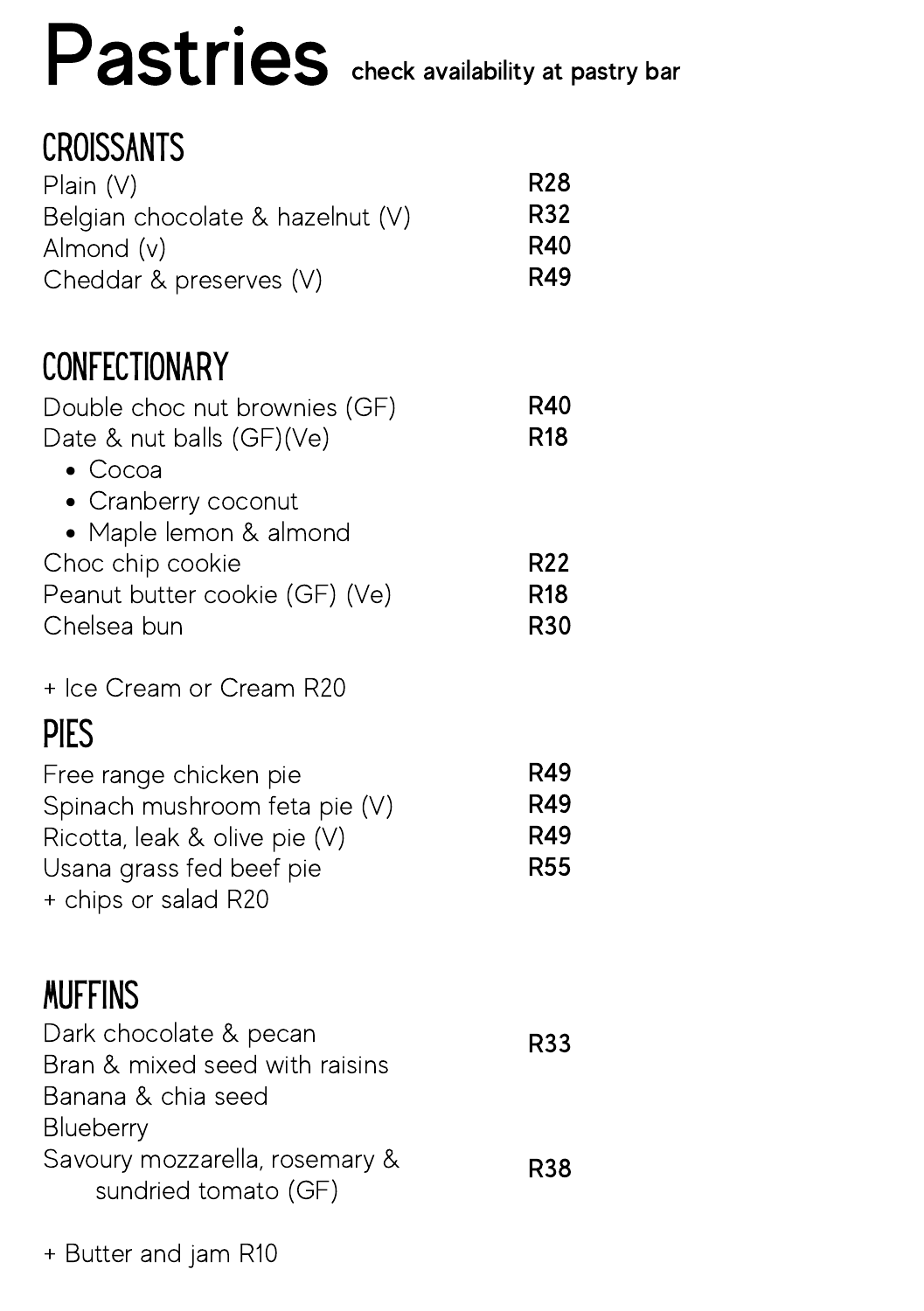# Cakes

### check availability at pastry bar

These cakes are our daily masterpieces

Filled with deliciousness and dripping with yummy!

We bake all of our cakes on site and to the same recipe Gigi taught us.

Available per slice as displayed

| <b>CARROT CAKE</b>                                                                                           |                                                                                        | slice                                                | 27cm                                                             | 18cm                                     |
|--------------------------------------------------------------------------------------------------------------|----------------------------------------------------------------------------------------|------------------------------------------------------|------------------------------------------------------------------|------------------------------------------|
| With cream cheese & butter icing                                                                             |                                                                                        | <b>R50</b>                                           | R450                                                             | R <sub>250</sub>                         |
| <b>CHEESE CAKE</b><br>Exceptionally smooth and creamy<br>Plain<br>Chocolate fondant<br>Lemon drop<br>Caramel |                                                                                        | <b>R50</b><br><b>R55</b><br><b>R55</b><br><b>R55</b> | R480<br>R <sub>520</sub><br>R <sub>520</sub><br>R <sub>520</sub> | R <sub>280</sub><br>R300<br>R300<br>R300 |
| <b>CHOCOLATE FUDGE CAKE</b>                                                                                  | Made with organic chocolate and cocoa and<br>smothered in chocolate butter cream icing | <b>R50</b>                                           | R450                                                             | R <sub>250</sub>                         |
| <b>LEMON MERINGUE</b>                                                                                        | Zesty lemon curd and soft meringue peaks                                               | <b>R50</b>                                           | R440                                                             |                                          |
| <b>VEGAN &amp; GLUTEN FREE ORANGE &amp; ALMOND CAKE</b><br>Moist and sticky                                  |                                                                                        | <b>R55</b>                                           | R450                                                             |                                          |
| <b>LEMON &amp; VANILLA CAKE</b><br>Covered in light and fluffy coconut<br>buttercream icing                  |                                                                                        | <b>R50</b>                                           | R450                                                             | R <sub>250</sub>                         |
| DOUBLE CHOC NUT BROWNIES<br>Soooooooooooooooo chocolaty AND<br>gluten free                                   | + Ice Cream or Cream R20                                                               | <b>R40</b>                                           | R620 (tray of 16)                                                |                                          |
|                                                                                                              |                                                                                        |                                                      |                                                                  |                                          |

Pre-order whole cakes (27cm) or half cake (18cm). Specialty cakes need to be ordered 1 week in advance and quoted for based on the requirements, so let us know if you have any special requests. Unicorns, mermaids and dinosaurs are the most popular among our little folk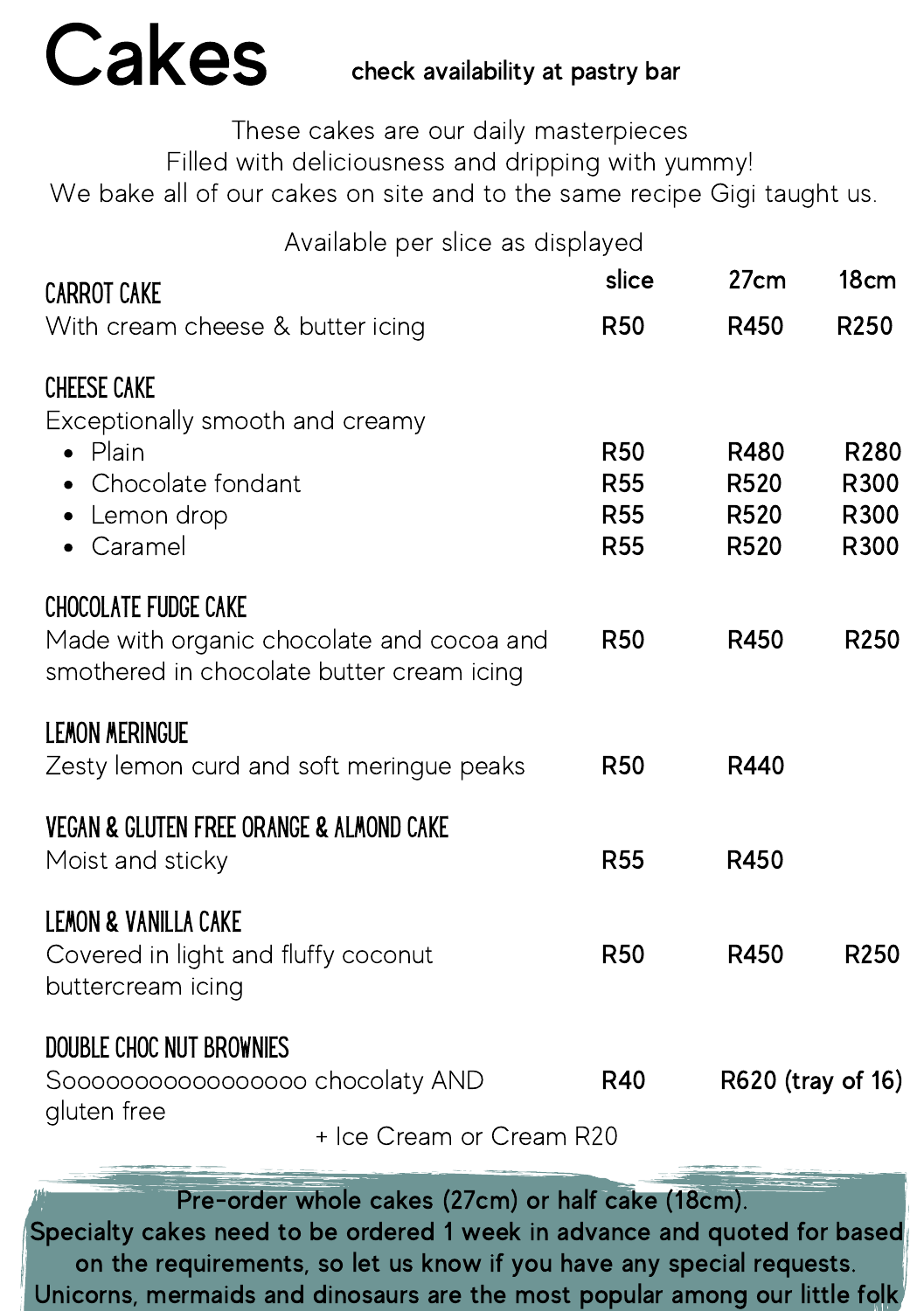| <b>Small Plates</b>                                                                            |      |
|------------------------------------------------------------------------------------------------|------|
| <b>BABY CALAMARI HEADS &amp; RINGS</b><br>Flash fried & served with honey soy dip              | R70  |
| KOREAN CHICKEN WINGS<br>Basted in sticky Korean spicey sauce<br>+ chips R20                    | R85  |
| TEMPURA CAULIFLOWER (VE)<br>Battered, deep fried & served crispy                               | R70  |
| LOADED POTATO WEDGES (VE)<br>BBQ jackfruit, spring onion, vegan mayo, tomato relish            | R65  |
| <b>HAKE GOUJONS</b><br>Hake bites battered, deep fried and served with garlic aioli            | R78  |
| SPRINGBOK CARPACCIO<br>Topped with caper berries, spring onions, radish rocket, balsamic glaze | R125 |

parmesan shavings

# Sandwiches & Bagels

### SALMON & CREAM CHEESE BAGEL RECORDS OF SALMON & CREAM CHEESE BAGEL

With capers & red onion and a tomato & herb salad

### VEGAN BAGEL (VE) R79

Herbed olive oil, soy aubergines, vegan mozzarella & tomato & herb salad

### GOURMET SANDWICHES ON SOURDOUGH

With tomato & herb salad & chips. bread is egg washed & drizzled with herb oil

- Gooey melty cheesy, with a dash of mustard. R75
- Gypsy ham, roasted baby tomato & cheese R95
- Chicken Mayo & red onion **R85**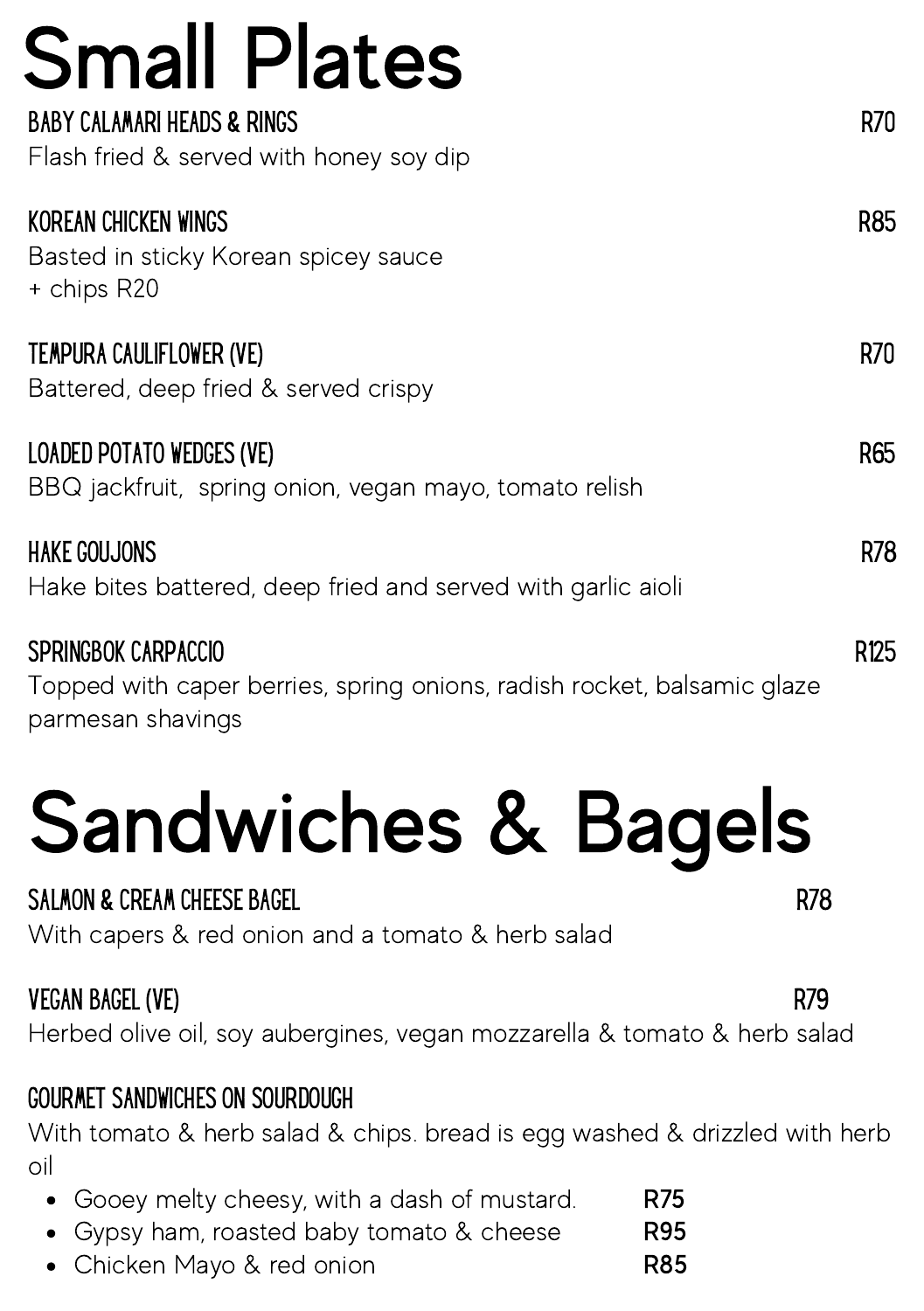# Salads

| WARM HALLOUMI SALAD (V)<br>Halloumi, roasted baby tomatoes, black mushroom, roasted red<br>pepper, baby marrow & spring onions on a wood fired garlic<br>& rosemary bread bun drizzled with red pesto<br>+ Avocado R25 | R130             |
|------------------------------------------------------------------------------------------------------------------------------------------------------------------------------------------------------------------------|------------------|
| CHICKEN, AVO & FETA SALAD (GF)<br>Tossed with chopped cos lettuce, red onion, baby tomatoes,<br>microgreens, cucumber, mixed seeds & vinaigrette                                                                       | R125             |
| <b>CALAMARI SALAD</b><br>Calamari rings, avocado, sugar snap peas, baby tomatoes,<br>red pepper, kalamata olives & olive oil and mustard vinaigrette,<br>on a bed of greens                                            | R130             |
| <b>CAESAR SALAD</b><br>Cos lettuce, croutons, bacon bits, chicken breast, poached<br>egg, parmesan shavings & traditional anchovy dressing                                                                             | R <sub>155</sub> |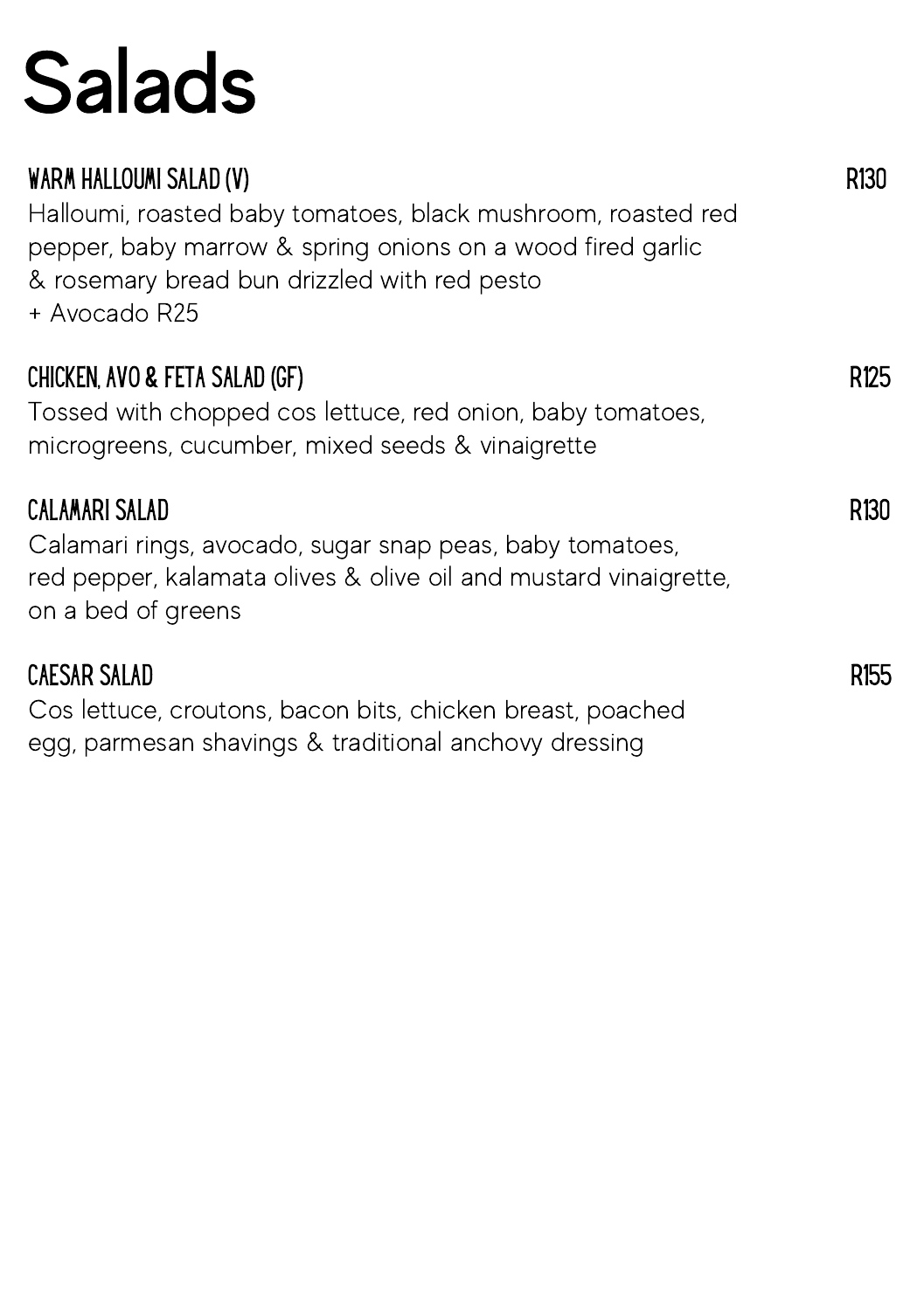# Cafe ' Dining

### WOOD FIRED FLATBREADS

baked in the wood oven, topped with hummus, salsa, fresh rocket & balsamic glaze plus your choice of:

| • Slow roasted lamb & tzatziki<br>· Beetroot falafel, mushrooms & avo (Ve)                                                                                                                                                     | R <sub>160</sub><br>R <sub>155</sub> |
|--------------------------------------------------------------------------------------------------------------------------------------------------------------------------------------------------------------------------------|--------------------------------------|
| <b>HOT &amp; SPICY CHICKEN LIVERS</b><br>The secret sauce is a Folk favourite! served with crispy sourdough                                                                                                                    | <b>R85</b>                           |
| <b>FILLET STEAK</b><br>250g grass fed fillet steak crusted with green peppercorns & rock salt<br>& served with potato dauphinoise, & sugar snaps                                                                               | R280                                 |
| <b>RUMP OR SIRLOIN SHARING STEAKS</b><br>Grass fed & sourced direct from the farm, served on a<br>bed of rocket & topped with parmesan shavings<br>Cuts & grammage change daily, please enquire availability Great for sharing | SQ.                                  |
| HARVEST STEAK (VE)<br>Soy & balsamic glazed aubergine steak, edamame beans, baby potatoes<br>crushed & tossed in green vegan mayo, grilled black mushroom, chilli relish,<br>sunflower shoots & sesame seeds                   | R <sub>135</sub>                     |
| ADD EXTRA SIDES<br>Hand cut chips   Blanched broccoli   Mixed veg<br>Mushroom Sauce   Green peppercorn sauce   Chilli Relish                                                                                                   | R35 EACH                             |
| LINEFISH OF THE DAY                                                                                                                                                                                                            | R <sub>180</sub>                     |
| HAKE, CHIPS & SALAD<br>Freshly caught hake deep fried in a tempura batter or grilled with seasoning                                                                                                                            | R <sub>125</sub>                     |
| <b>CRUMBED CALAMARI RINGS</b>                                                                                                                                                                                                  | R145                                 |

Crispy calamari rings dusted with nori & Served with potato wedges, lemon garlic butter sauce & baby tomato salad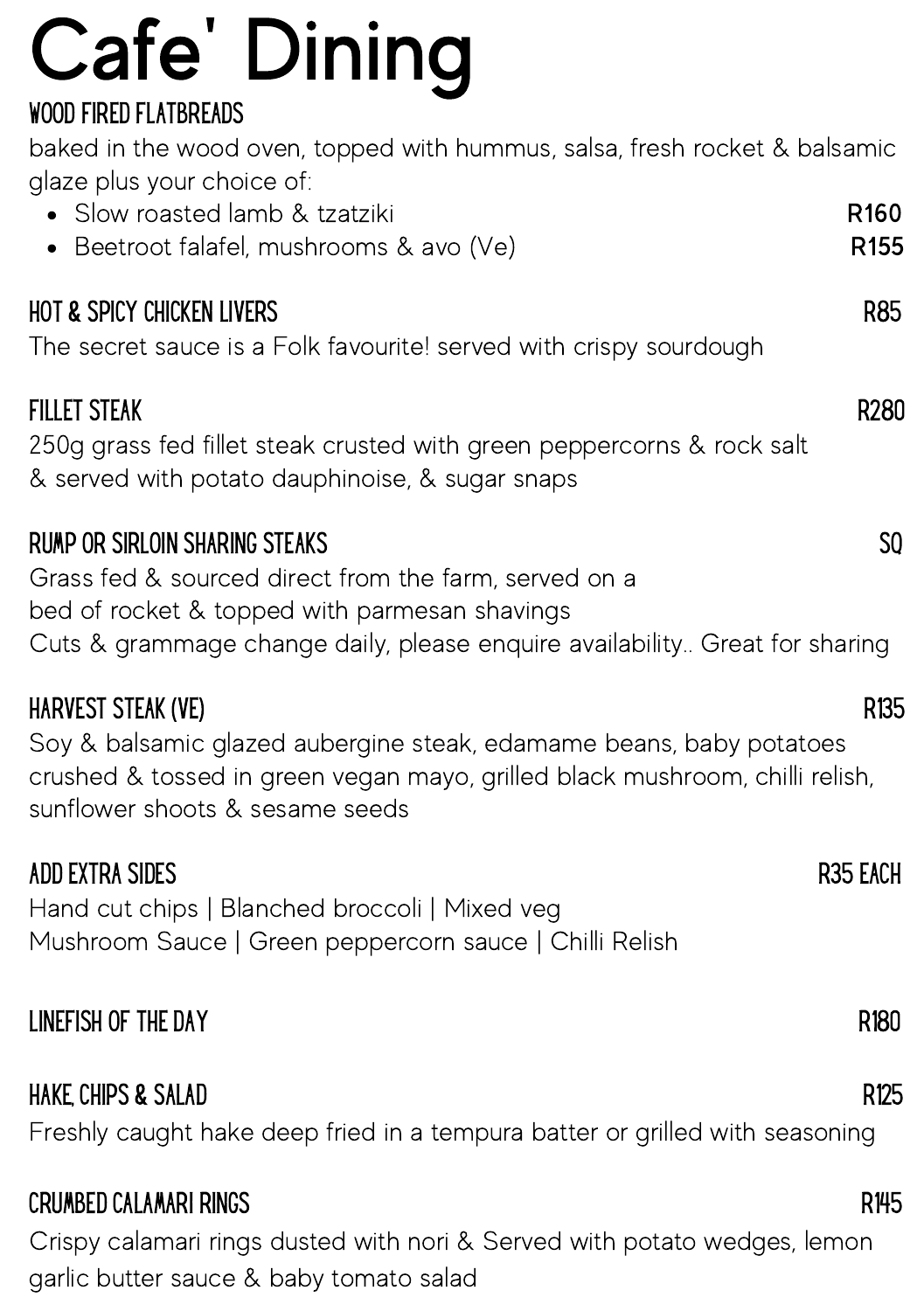# Burgers served with hand cut chips

| PLAIN JANE BURGER<br>Beef patty or chicken fillet splashed with our signature bbg sauce<br>& topped with crunchy lettuce, sliced tomato & red onions. | R105             |
|-------------------------------------------------------------------------------------------------------------------------------------------------------|------------------|
| MR CHEESY BURGER<br>Plain Jane topped with melted cheddar                                                                                             | R <sub>125</sub> |
| <b>BEET BURGER (VE)</b><br>Beetroot & chickpea vegi patty topped with smashed avo &<br>crispy onion flakes                                            | R <sub>135</sub> |
| <b>CRUMBED CHICKEN BURGER</b><br>Topped with a smoked paprika & roast garlic mayo slaw                                                                | R <sub>135</sub> |
| AMERICAN DREAMS BURGER<br>Beef burger loaded with bacon, cheddar & red onion marmalade                                                                | R <sub>145</sub> |
| SHROOM MELT BURGER<br>Plain Jane topped with black mushroom & camembert                                                                               | R <sub>145</sub> |
| MEXICAN SHOWDOWN BURGER<br>Plain Jane topped with guacamole, salsa & chilli                                                                           | R <sub>145</sub> |
| <b>VAHEE - GAHAN BURGER (VE)</b><br>Beetroot & chicpea patty topped with grilled aubergine &<br>vegan mozzarella                                      | R140             |
| <b>BUNLESS BURGER (GF)</b><br>Patty of your choice on a black mushroom topped with baby<br>tomatoes, rocket & parmesan cheese shavings                | R140             |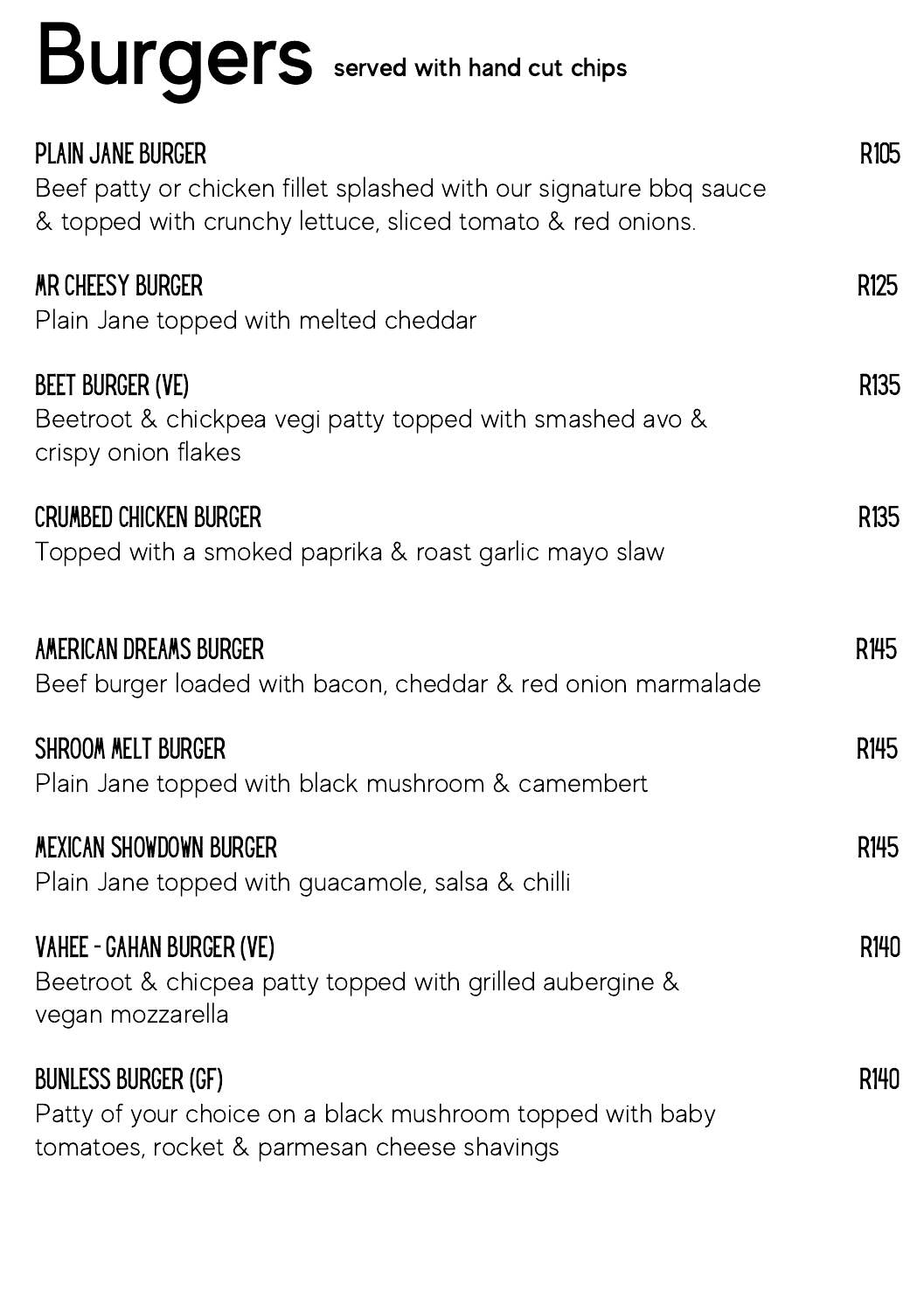### Wood Fired PIZZA Our pizza bases are made using italian "00" flour

| <b>GARLIC &amp; HERB FOCACCIA(V)</b>                                                                                | <b>R60</b>       |
|---------------------------------------------------------------------------------------------------------------------|------------------|
| NAPLESE STYLE MARGARITA(V)<br>Napolitano tomato, fior di latte & fresh basil                                        | R <sub>105</sub> |
| MAMMA MIA (V)<br>Capers, olives, artichokes and parmesan                                                            | R <sub>125</sub> |
| CAPRICE (V)<br>Napolitano sauce, bocconcini, cherry tomatoes fresh basil<br>(COLD toppings added after oven)        | R129             |
| <b>PIXIE</b><br>Gypsy ham, baby rosa tomatoes, basil & feta                                                         | R <sub>129</sub> |
| <b>MEXICANA</b><br>Bolognaise mince with red onions & chilli                                                        | R145             |
| <b>QUATTRO FORMAGGI (V)</b><br>Gorgonzola, mozzarella, parmesan & cheddar                                           | R140             |
| HERO (V)<br>Feta, spinach, onions & mushrooms                                                                       | R <sub>125</sub> |
| <b>HAWAIIAN</b><br>Pineapple and gypsy ham                                                                          | R <sub>125</sub> |
| <b>ST JAMES</b><br>Strips of steak, brown mushrooms & white cheddar                                                 | R <sub>160</sub> |
| <b>DEE'S DITTY</b><br>Springbok carpaccio, caper berries, red onions, rocket, parmesan shavings &<br>balsamic glaze | R <sub>155</sub> |
| OH SULLY!<br>Chicken, red pepper, red onion, sundried tomato & feta cheese                                          | R <sub>145</sub> |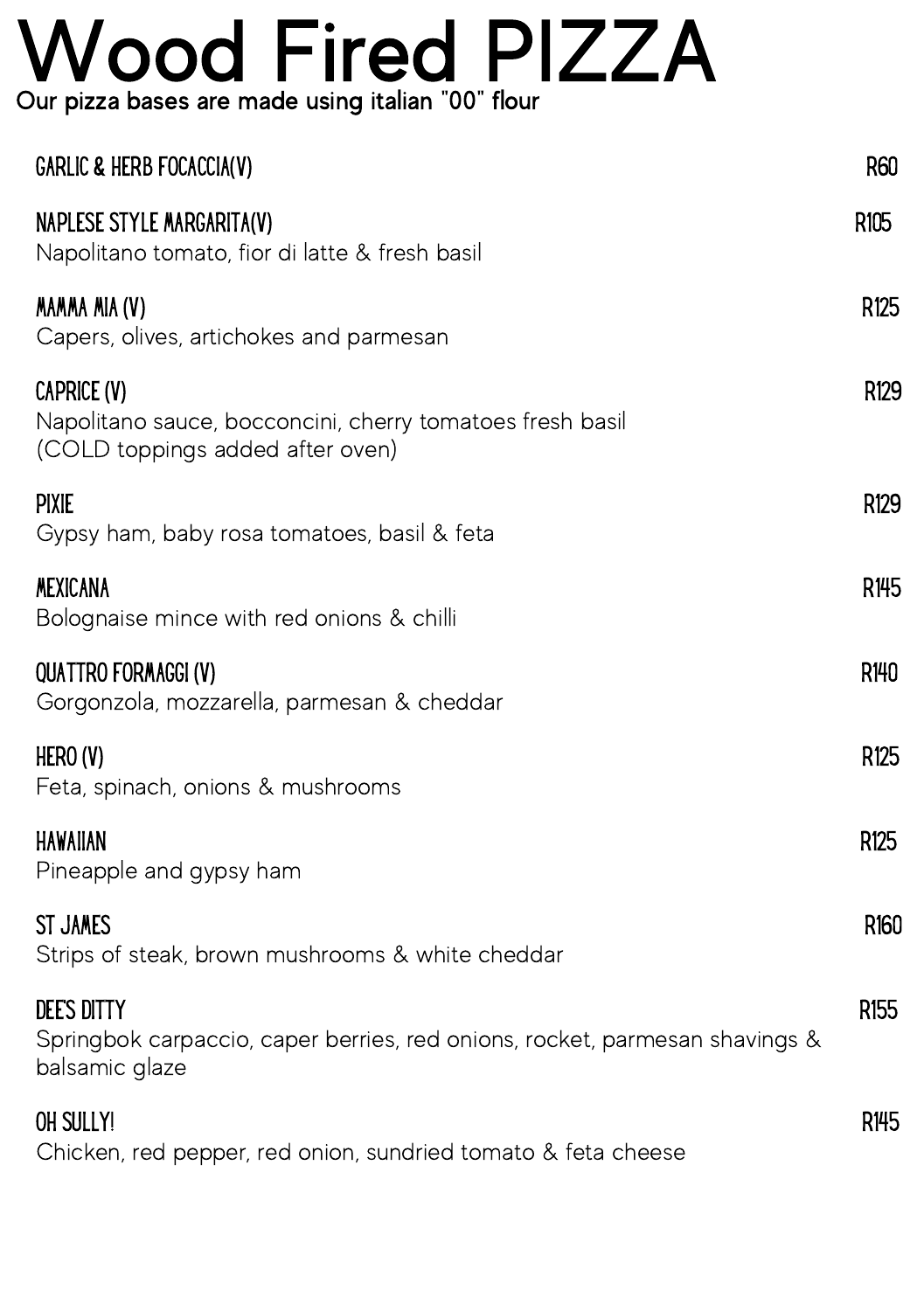### Wood Fired PIZZA Our pizza bases are made using italian "00" flour

| <b>HALF &amp; HALF PIZZA</b><br>Choose any 2 pizzas and get half and half | R <sub>165</sub> |
|---------------------------------------------------------------------------|------------------|
| <b>MADAM BOZZA</b><br>Salami, avo, olives, feta and fresh rocket          | R145             |
| PEPPERONI<br>Pepperoni & a smidge of mature cheddar                       | R145             |
| <b>BALD EAGLE</b><br>Chorizo, mushrooms, feta, onion and avo              | R145             |
| LITTLE LORRY BIG LORRY<br>Bacon, feta & basil                             | R <sub>130</sub> |
| DMP<br>Artichokes, garlic & mature cheddar                                | R <sub>135</sub> |
| <b>CARNE</b><br>Gypsy ham, chorizo, bacon and onion                       | R <sub>155</sub> |
| <b>ORIENT EXPRESS</b><br>Chicken and jalapenos                            | R <sub>130</sub> |
| <b>QUATTRO STAGIONI</b><br>Mushrooms, ham, artichokes & olives            | R145             |
| <b>WINELANDS</b><br>Parma ham, camembert, fig & rocket                    | R <sub>160</sub> |
| HAPPY (VE)<br>Vegan mozzarella, mushrooms, artichokes, chilli, garlic     | R <sub>155</sub> |

### GLUTEN FREE BASE + R30

### EXTRAS CHARGED PER ITEM

R12 - Spinach, spring onion, red onion, tomato, capers, pineapple, banana

- R20 Mozzarella, cheddar, olives, mushrooms, red peppers
- R25 feta, avocado, bacon, artichokes, anchovies
- R35 Gypsy ham, chorizo, salami, chicken, gorgonzola, camembert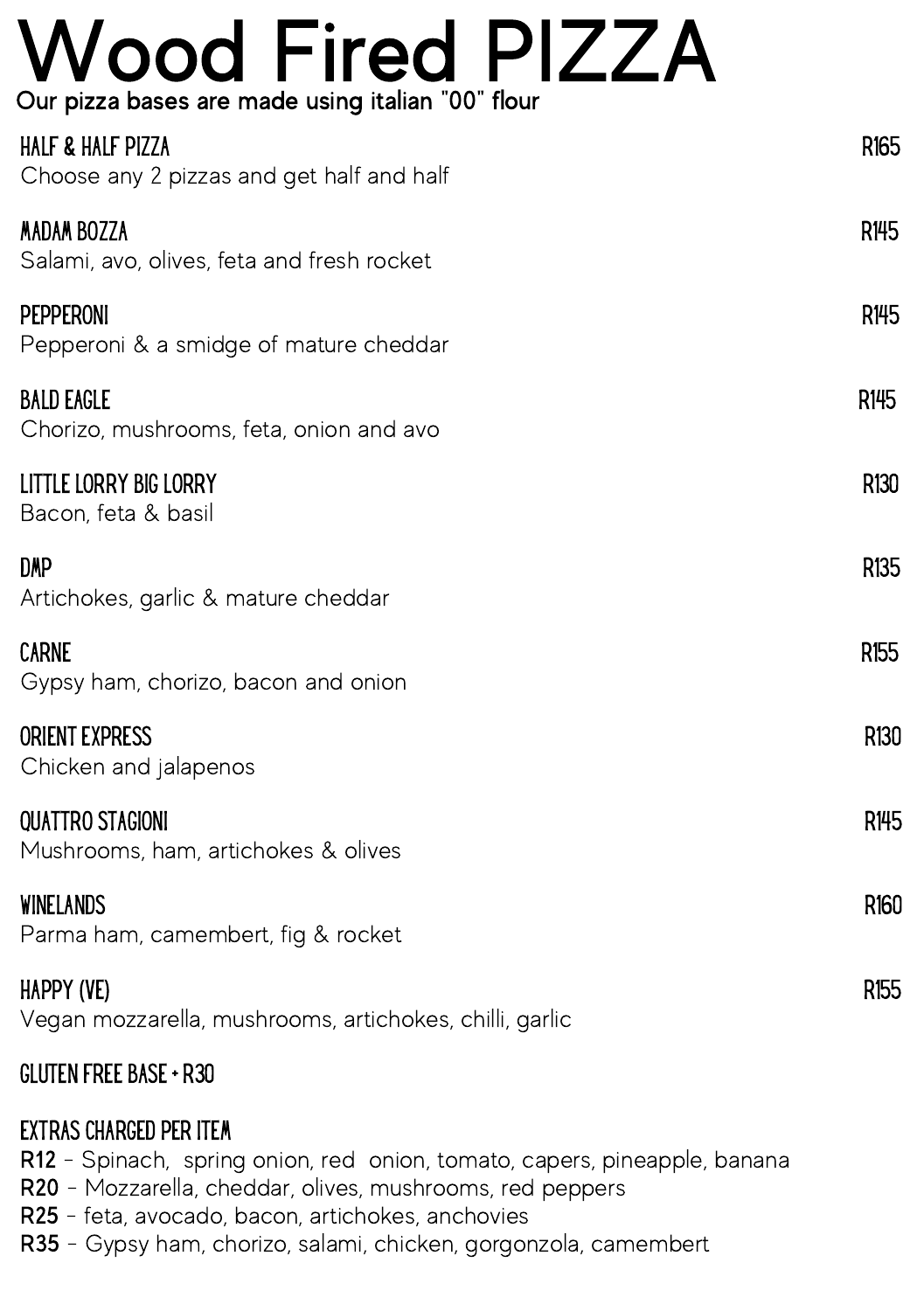### VEGITARIAN & plant based TEMPURA CAULIFLOWER SMALL PLATE (VE) EXAMPLE AND THE R70 Battered, deep fried & served crispy LOADED POTATO WEDGES (VE) R65 Bbq jackfruit, spring onion, vegan mayo, tomato relish WARM HALLOUMI SALAD (V) R130 Halloumi, roasted baby tomatoes, grilled black mushroom, roasted red pepper, baby marrow & spring onions served on a fresh wood fired bread bun drizzled with red pesto + Avocado R25 - replace halloumi with Avo for vegan option VEGAN BAGEL (VE) R79 Herbed olive oil, soy aubergines, vegan mozzarella & tomato & herb salad GOURMET CHEESE SOURDOUGH SANDWICH (V) GOUR SANDWICH (V) R75 With a dash of mustard served with tomato & herb salad & chips. bread is egg washed & drizzled with herb oil HARVEST STEAK (VE) R135 Soy & balsamic glazed aubergine steak, edamame beans, baby potatoes crushed & tossed in green vegan mayo, grilled black mushroom, chilli relish, sunflower shoots & sesame seeds WOOD FIRED FLATBREAD (VE) R155 Topped with Beetroot falafel, mushrooms, avo, humus, salsa, fresh rocket & balsamic glaze PIE & CHIPS (V) R69 Cafe' Dining

served with hand cut chips

Substitute regular cheese with vegan cheese on any menu item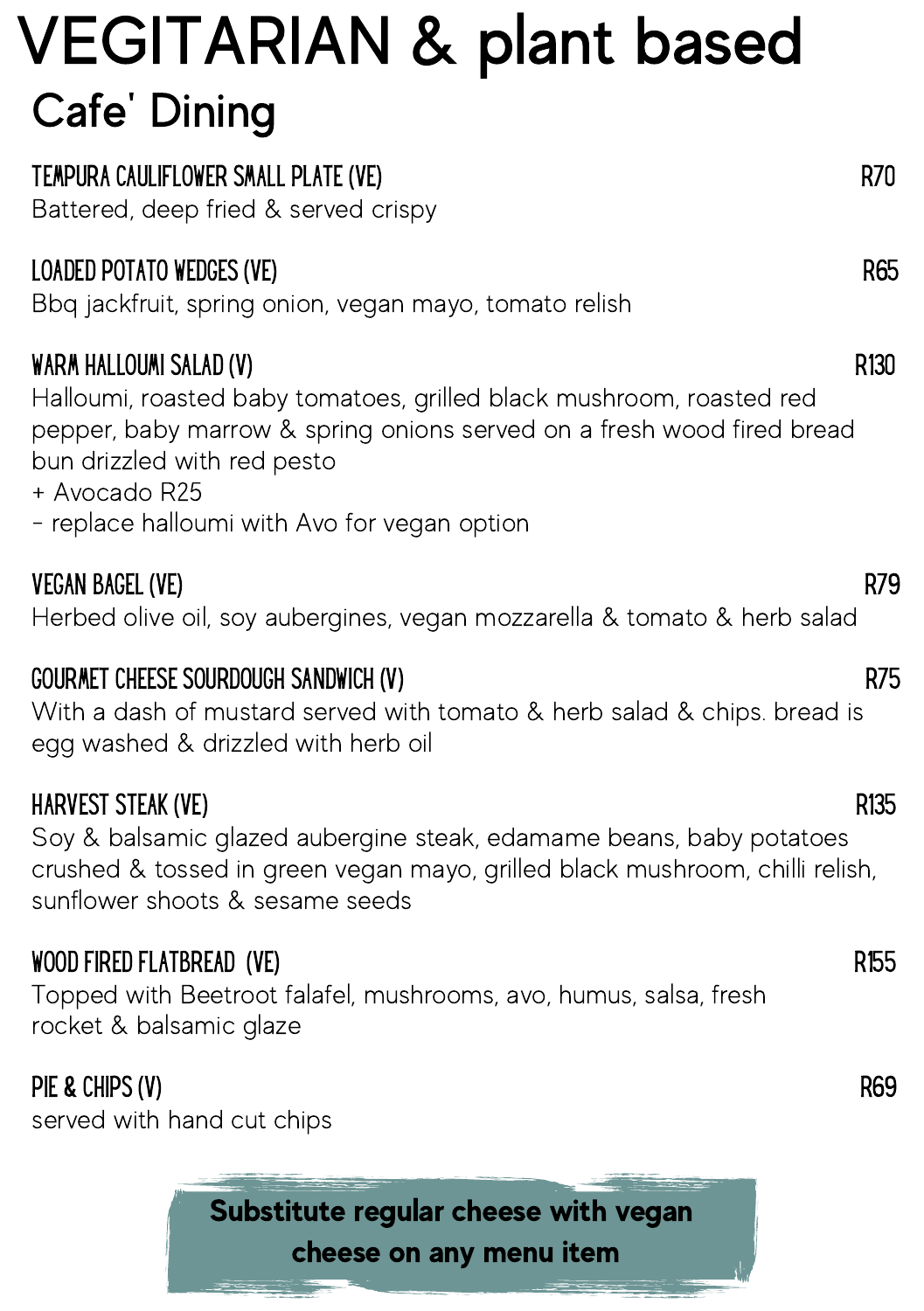## VEGITARIAN & plant based

### Wood Fired PIZZA

| NEPALESE STYLE MARGARITA(V)<br>Napolitano tomato, fior di latte & fresh basil                                | R105             |
|--------------------------------------------------------------------------------------------------------------|------------------|
| MAMMA MIA (V)<br>Capers, olives, artichokes and parmesan                                                     | R125             |
| CAPRICE (V)<br>Napolitano sauce, bocconcini, cherry tomatoes fresh basil (COLD toppings<br>added after oven) | R129             |
| <b>QUATTRO FORMAGGI (V)</b><br>Gorgonzola, mozzarella, parmesan & cheddar                                    | R140             |
| HERO (V)<br>Feta, spinach, onions & mushrooms                                                                | R <sub>125</sub> |
| HAPPY (VE)<br>Vegan mozzarella, mushrooms, artichokes, chilli, garlic                                        | R <sub>155</sub> |
| DMP(V)<br>Artichokes, garlic & mature cheddar                                                                | R <sub>135</sub> |

### BURGERS

### Patty made with beetroot & chicpeas, on a seeded bun with handcut chips

| PLANTED (VE)<br>with lettuce, red onions, humus & red pesto  | R <sub>125</sub> |
|--------------------------------------------------------------|------------------|
| CHEEKY MISS CHEESY (V)<br>topped with Feta                   | R <sub>130</sub> |
| <b>BEET BURGER (VE)</b><br>smashed avo & crispy onion flakes | R <sub>135</sub> |
| <b>SHROOM MELT</b><br>black mushroom & camembert             | R <sub>145</sub> |
| VAHEE - GAHAN (VE)<br>grilled aubergine & vegan Mozzarella   | R140             |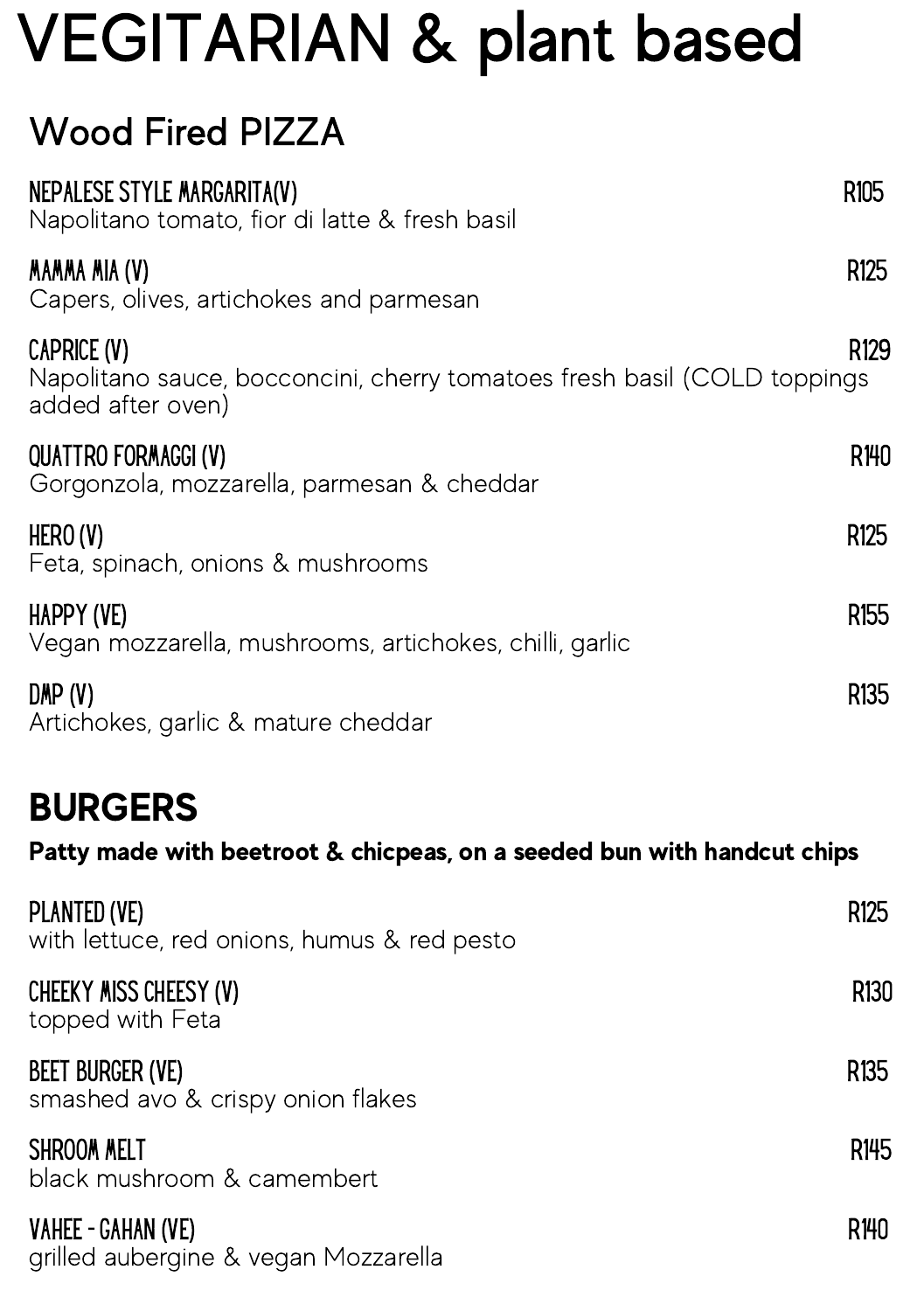## Little Folks

KIDS FRENCH TOAST R45 SLICE OF FRENCH TOAST DUSTED WITH CINNAMON & SUGAR & SERVED WITH MAPLE SYRUP & BERRIES +BACON R25

SCRAMBLED EGGS ON TOAST R35 +BACON R25

LITTLE SMASHED AVO TOAST R55 +EGG R8

KIDDIES SMOOTHY BOWL R55 STRAWBERRY SMOOTHY TOPPED WITH BANANA & CHOCOLATE **SPRINKLES** 



SWOP OUT CHIPS FOR CUCUMBER STICKS ON ANY KIDS PLATE

### BREAKFAST **EXECUTE SHAKES R35**

**STRAWBERRY** BAR ONE CHOCOLATE **VANILLA** BANANA

Mains

| MINI BURGER & CHIPS<br>CHICKEN VEG OR BEEF                                                             | RƘ         |
|--------------------------------------------------------------------------------------------------------|------------|
| FISH & CHIPS OR PEAS                                                                                   | R60        |
| <b>CHICKEN STRIPS &amp; CHIPS</b>                                                                      | R65        |
| BOEREWORS ROLL<br>100% GRASS FED BEEF SAUSAGE WITH<br><b>TOMATO SAUCE</b>                              | <b>R65</b> |
| KIDS PLATTER<br><b>CHEDDAR &amp; TOMATO BITES.</b><br>FRUIT, GYPSY HAM, CUCUMBER STICKS<br>& MINI ROLL | R8N        |
| TOASTIES & CHIPS ON WHITE OR BROWN<br><b>CHEESE &amp; TOMATO</b><br><b>CHICKEN MAYO</b>                | R55        |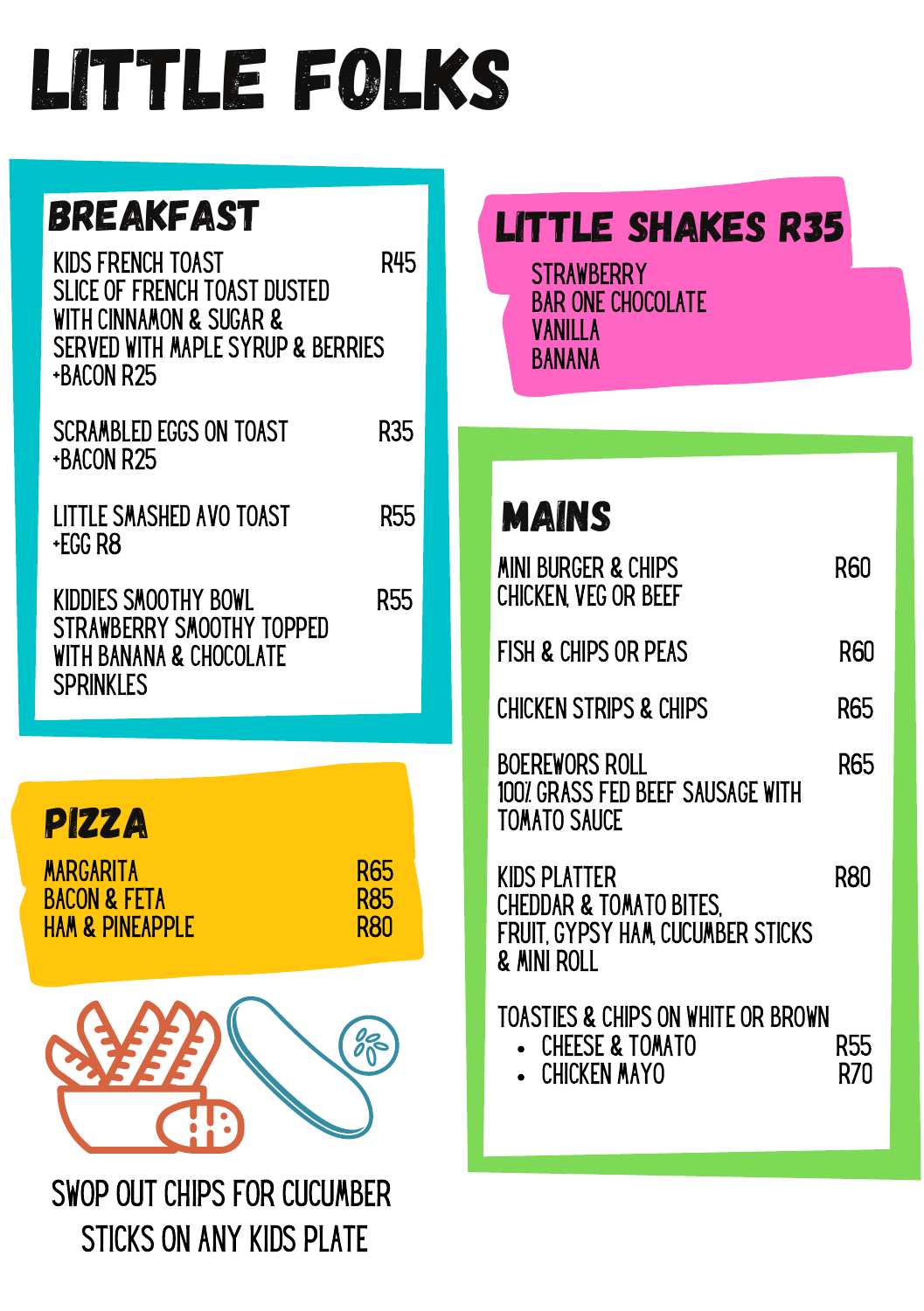

# **DRINKS**

Explore the best of what the Cape has to offer. Our carefully selected wine and beer list pairs perfectly with our menu. The cocktails are all made from scratch using only natural fruits, herbs and other ingredients and may vary in colour from time to time. Be sure to check our guest wines for even more variety.

Our coffee is a delicious blend of 5 beans which we've been roasting for over 20 years. Our roast master carefully roasts each bean to ensure the perfect balance is achieved in every sip.

Please enquire if you would like to become a stockist. We deliver nationwide

> Corkage is charged at R60 per bottle Max 1 bottle per 4 people Max 4 bottles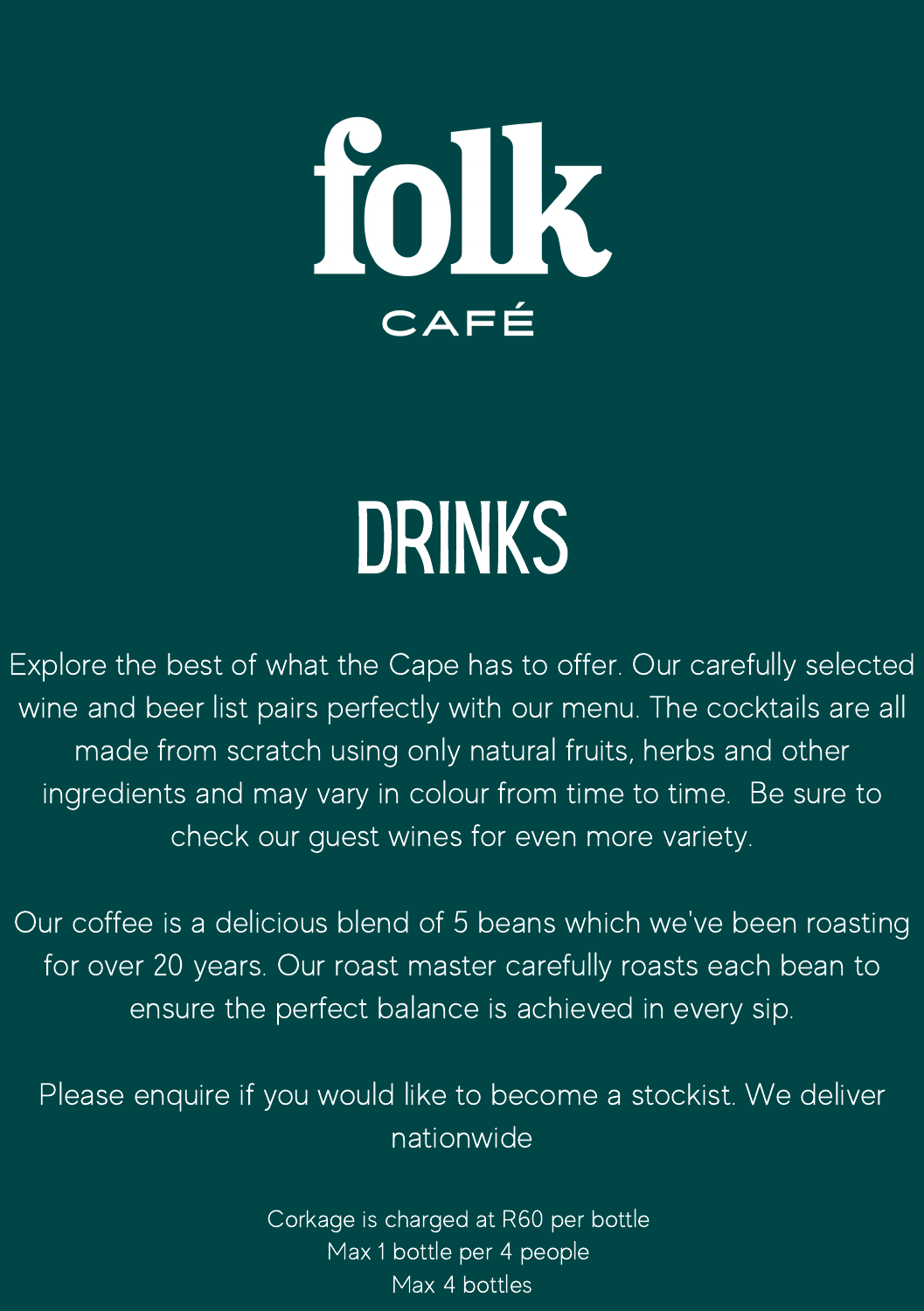### Coffee & Hot Sips

|                                                                              |                 | REG DBL/TALL GRANDE |                 |
|------------------------------------------------------------------------------|-----------------|---------------------|-----------------|
| <b>ESPRESSO</b><br>Coffee shot                                               | <b>R20</b>      | R22                 |                 |
| <b>MACCHIATO</b><br>Espresso topped with milk foam                           | R22             | <b>R24</b>          |                 |
| <b>LONG BLACK</b><br>Dbl espresso expressed over hot water in a short<br>cup | <b>R24</b>      |                     |                 |
| AMERICANO<br>Espresso over hot water                                         | R <sub>24</sub> | R <sub>26</sub>     | <b>R28</b>      |
| <b>FLAT WHITE</b><br>Dbl ristretto topped with textured micro foam           | <b>R30</b>      |                     |                 |
| <b>CAPPUCCINO</b><br>Espresso topped with dense foam                         | R <sub>26</sub> | R30                 | R36             |
| Latte<br>Espresso topped 2ith milk and short foam                            | R <sub>26</sub> | <b>R30</b>          | R <sub>36</sub> |
| <b>CAFÉ MOCHA</b><br>Espresso, hot chocolate & micro foam                    | R38             | R40                 | <b>R44</b>      |
| <b>CORTADO</b><br>Equal parts dbl espresso & textured milk                   | <b>R28</b>      |                     |                 |
| <b>NUTTY FLAT</b><br>Flat white with hazelnut syrup                          | R <sub>38</sub> | R40                 | <b>R44</b>      |
| <b>SPICE CHAI LATTE</b>                                                      | R38             | R42                 | R46             |
| <b>FLAT RED</b><br>Rooibos espresso with textured milk                       | <b>R28</b>      | R32                 | R <sub>36</sub> |
| DARK HOT CHOCOLATE                                                           | R <sub>35</sub> | R39                 | R42             |
| WHITE HOT CHOCOLATE                                                          | R <sub>35</sub> | R39                 | R42             |
| TEA<br><b>EXTENSIVE RANGE</b>                                                | <b>R25</b>      |                     |                 |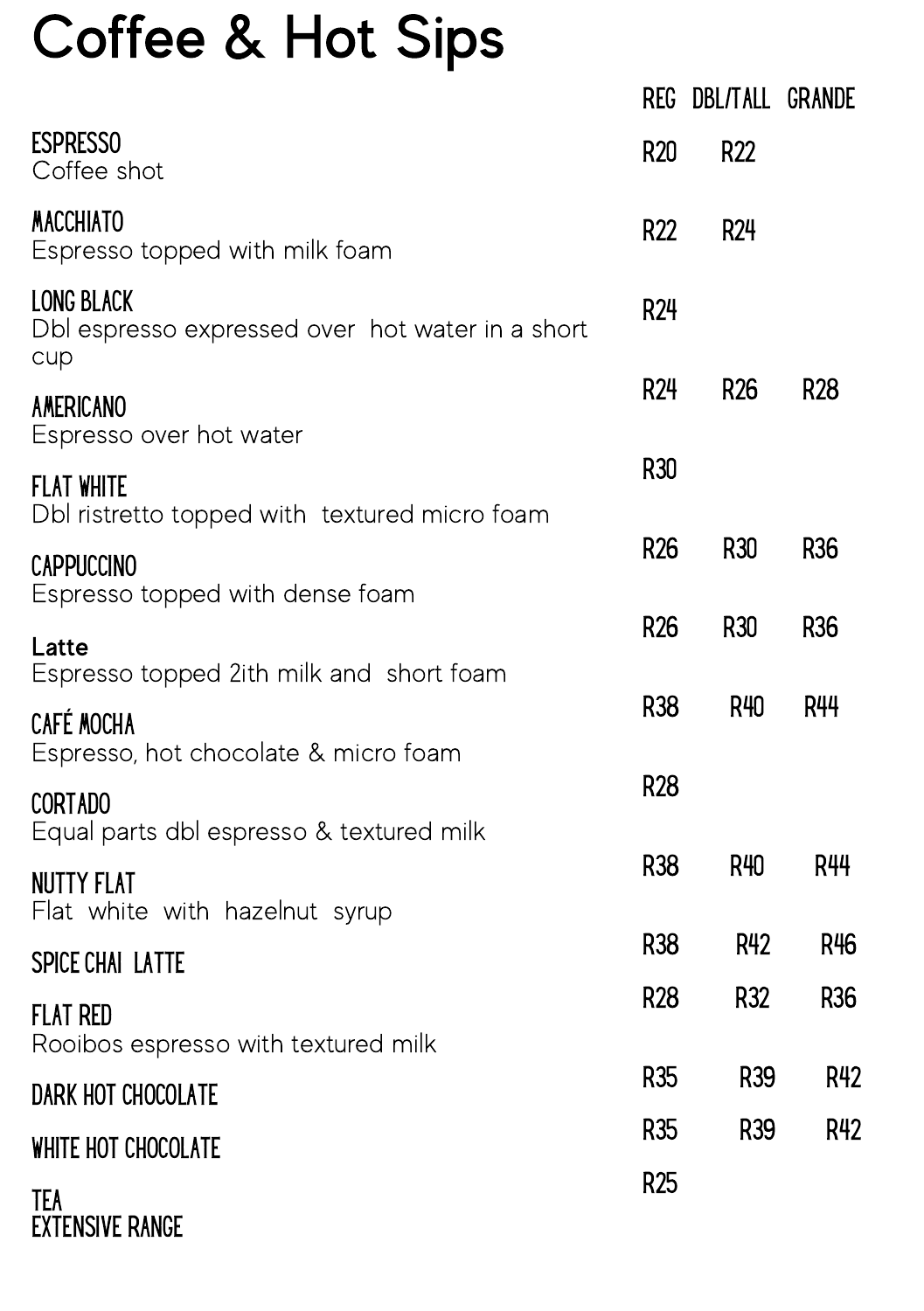## Iced Drinks

| ICED LATTE                        | R42 |
|-----------------------------------|-----|
| Dbl shot espresso & milk over ice |     |

### ICED MOCHA R46

Dbl espresso, white hot chocolate & milk blended with ice

### ICED CHAI R46

Spiced chai blended with ice & milk

### TUMERIC ICED LATTE R42

Tumeric & Thyme blended with milk & served over ice

## **Smoothies**

BLUE (VE) R65 Blueberries, avo, coconut water, dates

RED R60 Yogurt, Strawberries, beetroot, chia, honey

**YELLOW** R55 Yogurt, Banana, mint, honey

+ PEA PROTEIN R20 + COLLAGEN R20

## Milkshakes

| Vanilla                  | R60 |
|--------------------------|-----|
| <b>Bar One Chocolate</b> | R65 |
| Strawberry               | R65 |
| Banana                   | R65 |
| Cappuccino               | R65 |

## Seasonal Juices

| Fresh Orange                         | R45             |
|--------------------------------------|-----------------|
| Babylonstoren<br>Red Green or Yellow | R45             |
| Juicebox                             | R <sub>35</sub> |

## Cold Drinks

| MINERAL WATER STILL OR SPARKLING                            |            |
|-------------------------------------------------------------|------------|
| 500ml<br>11 T                                               | R20<br>R25 |
| APPLE/GRAPETISER, RED BULL                                  | R32        |
| <b>BOS ICE TEA</b><br>Assorted plus peach, berry &<br>lemon | R25        |
| KOMBUCHA<br>Assorted flavours                               | R45        |
| COCONUT WATER                                               | R28        |
| 300ML SODAS<br>Coke, Sprite, Cream soda,<br>Fanta           | R20        |
| THEONISTA GINGER ALE                                        | R38        |
|                                                             |            |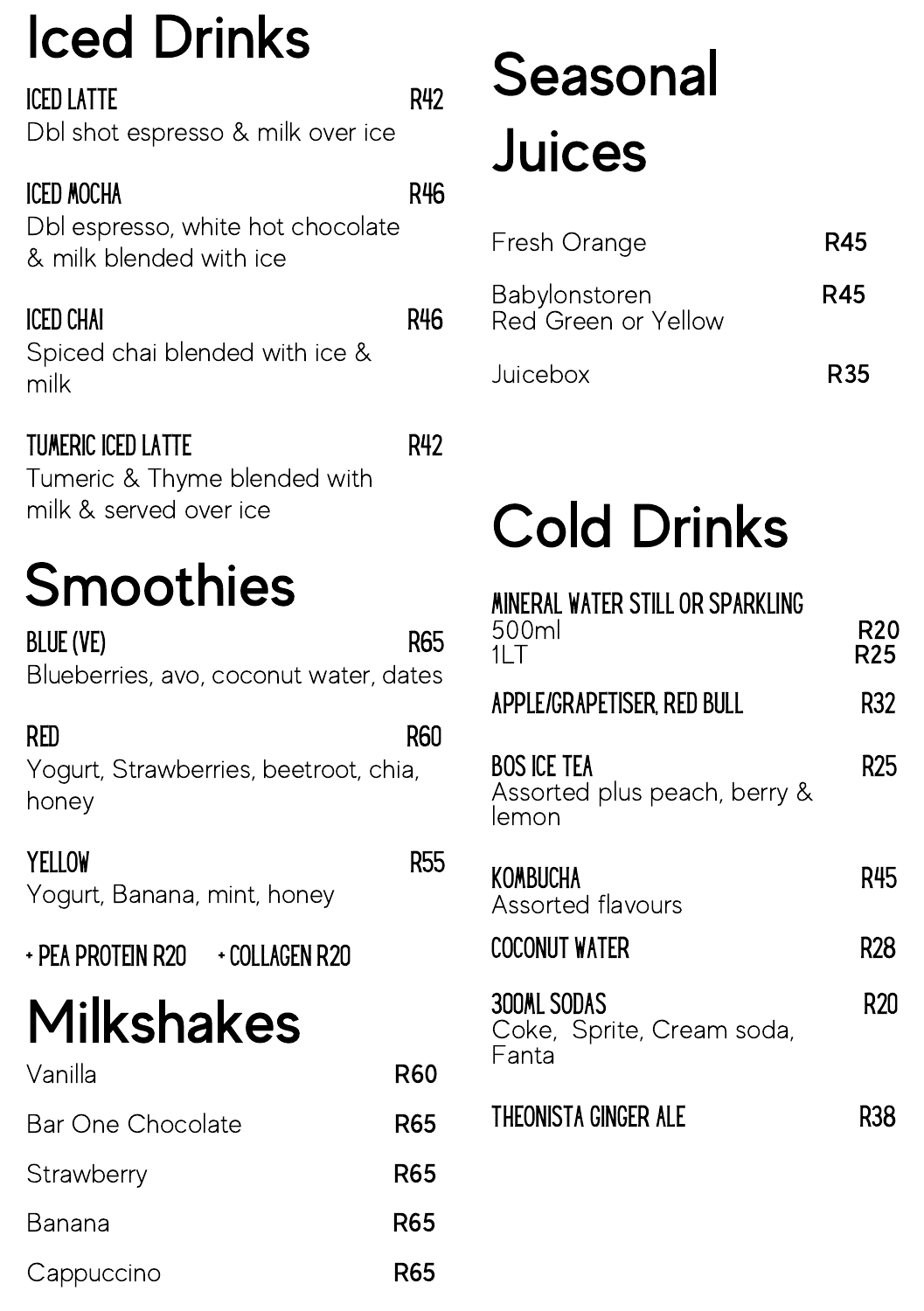## Beer On Tap

| WOODSTOCK LAGER<br>WOODSTOCK PALE ALE<br>WOODSTOCK PILSNER<br>LOXTONIA CIDER | WOODSTOCK<br><b>BREWERY</b> | 340ML<br>R30<br>R <sub>35</sub><br>R40<br>R35 | 500ML<br>R40<br>R45<br><b>R50</b><br>R45 |
|------------------------------------------------------------------------------|-----------------------------|-----------------------------------------------|------------------------------------------|
| Beers                                                                        |                             |                                               |                                          |
| WINDHOEK DRAUGHT 440ML                                                       |                             | R35                                           |                                          |
| WINDHOEK LIGHT 330ML                                                         |                             | R <sub>29</sub>                               |                                          |
| WINDHOEK LAGER 330ML                                                         |                             | R29                                           |                                          |
| AMSTEL 330ML                                                                 |                             | R <sub>29</sub>                               |                                          |
| BLACK LABEL 330ML                                                            |                             | R29                                           |                                          |
| <b>CASTLE LITE LAGER 330ML</b>                                               |                             | R29                                           |                                          |
| CASTLE LAGER 330ML                                                           |                             | R <sub>29</sub>                               |                                          |
| HEINEKEN LAGER 330ML                                                         |                             | R38                                           |                                          |
| DEVILS PEAK LAGER 330ML                                                      |                             | R35                                           |                                          |
| DEVILS PEAK GOLDEN ALE 330ML                                                 |                             | R35                                           |                                          |
| ERDINGER WEISS BEER 330ML                                                    |                             | R40                                           |                                          |

### **Ciders**

| LUXTONIA ON TAP          | R45 |
|--------------------------|-----|
| LUXTONIA STONE FRUIT     | R40 |
| SAVANNA LIGHT/ DRY 330ML | R35 |
| HUNTERS DRY 330ML        | R35 |

### Zero 's

| DEVILS PEAK ZERO TO HERO<br>HEINEKEN OO<br><b>SAVANNA ZERO</b><br><b>LOXTONIA ZERO</b><br>THE DUTCHESS BOTANICAL G&T | R28<br>R35<br>R <sub>29</sub><br>R35<br>R45 |
|----------------------------------------------------------------------------------------------------------------------|---------------------------------------------|
| <b>DUCHESS SPRITZ</b>                                                                                                |                                             |
| <b>BERRY ROSE OR ELDERFLOWER</b>                                                                                     | R45                                         |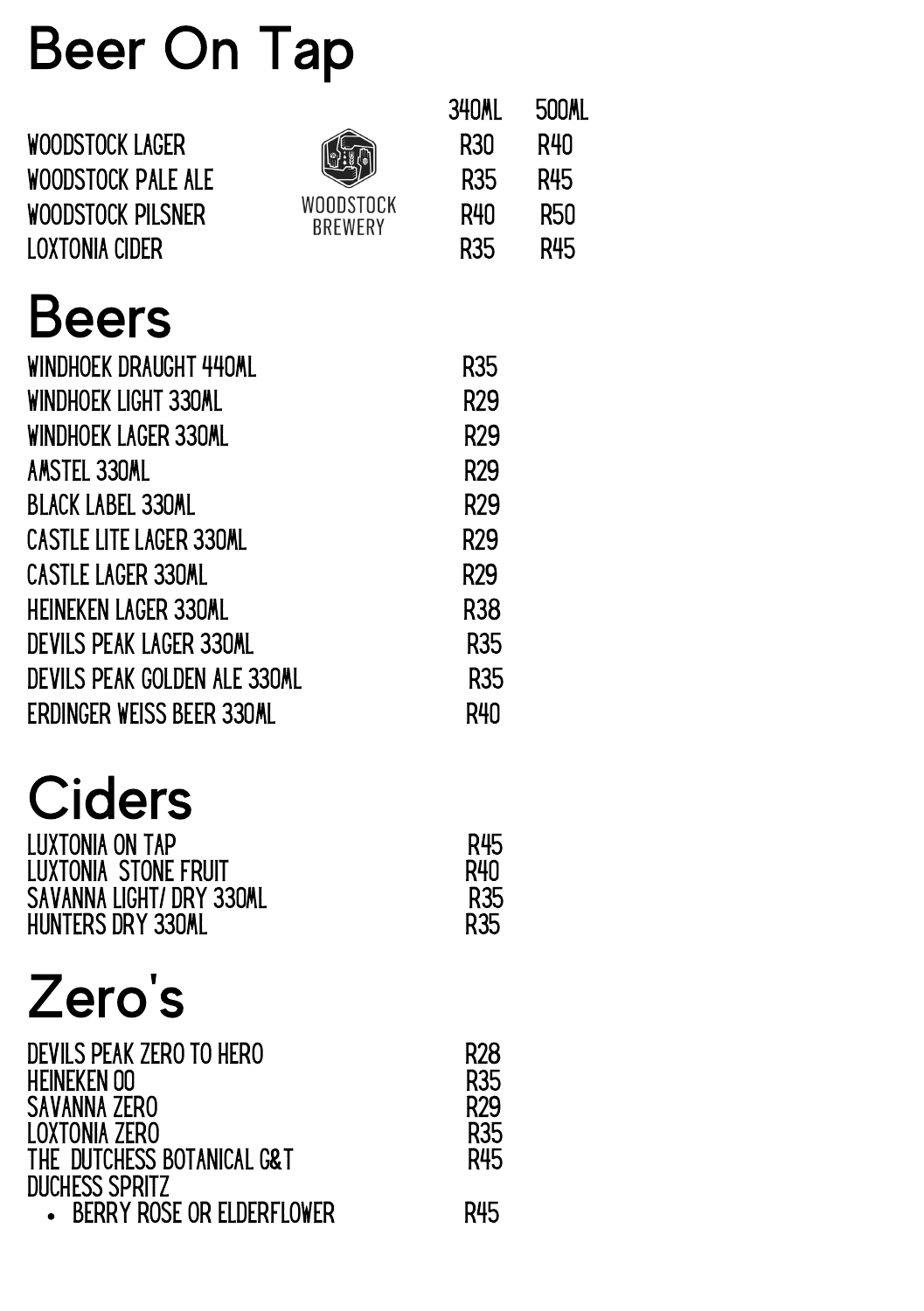APEROL SPRITZ R75 CinZano Pro Spritz, Aperol and soda

**PEROL**<br>SPRITZ

BERRY BELLINI R90 Cherry vodka, strawberry syrup & sparkling wine

CLASSIC MIMOSA R55 Sparkling wine & fresh orange juice

STRAWBERRY DAIQUIRI R85( R65 VIRGIN) Fresh strawberries, Bacardi rum, sugar & lime juice blended with ice

### LONG ISLAND ICED TEA R90

Skyy Vodka, Havana Club, london dry gin, tequila, cane, sugar syrup & a splash of cola over ice

MOJITO R65 (R45 VIRGIN)

Fresh lime, mint leaves, Bacardi rum, lemonade & soda over crushed ice

### PINA COLADA R75 (R50 VIRGIN)

Blended coconut milk, pineapple rum, sugar syrup and ice

### CAIPIRINHA R65

Lime wedges & brown sugar muddled with Cachaçai rum & served over crushed ice

### BLOODY MARY R65(R55 VIRGIN)

Skyy Vodka & tomato juice with celery, cucumber, worcestershire sauce & Tabasco

### FROZEN MARGARITA R65

Tequila, triple sec, lime juice blended with ice

## Cocktails DIRTYshakes

| NAUGHTY AND NUTTY<br>Frangelico & bar-one shake                  | R/5 |
|------------------------------------------------------------------|-----|
| TALL DARK AND HANDSOME<br>Kuluha shot & coffee shake             | R85 |
| G-STRING<br>Vodka & cherry shake                                 | R80 |
| ITALIAN STALION<br>Amaretto liqueur & vanilla shake              | R80 |
| <b>MEAN QUEEN</b><br>Orange liqueur & Roasemary<br>& Carob shake | R80 |
| MEXICAN MANIAC<br>Espalon tequila & lime shake                   |     |



## **Cocktails**

Bulldog gin, Vermouth & **Campari** 

OLD DOG R75

NEW TRICKS R75 Bulldog Gin, Limes & chai spices muddled with tonic & soda

GO FETCH R75 Bulldog gin, elderflower, cucumber & tonic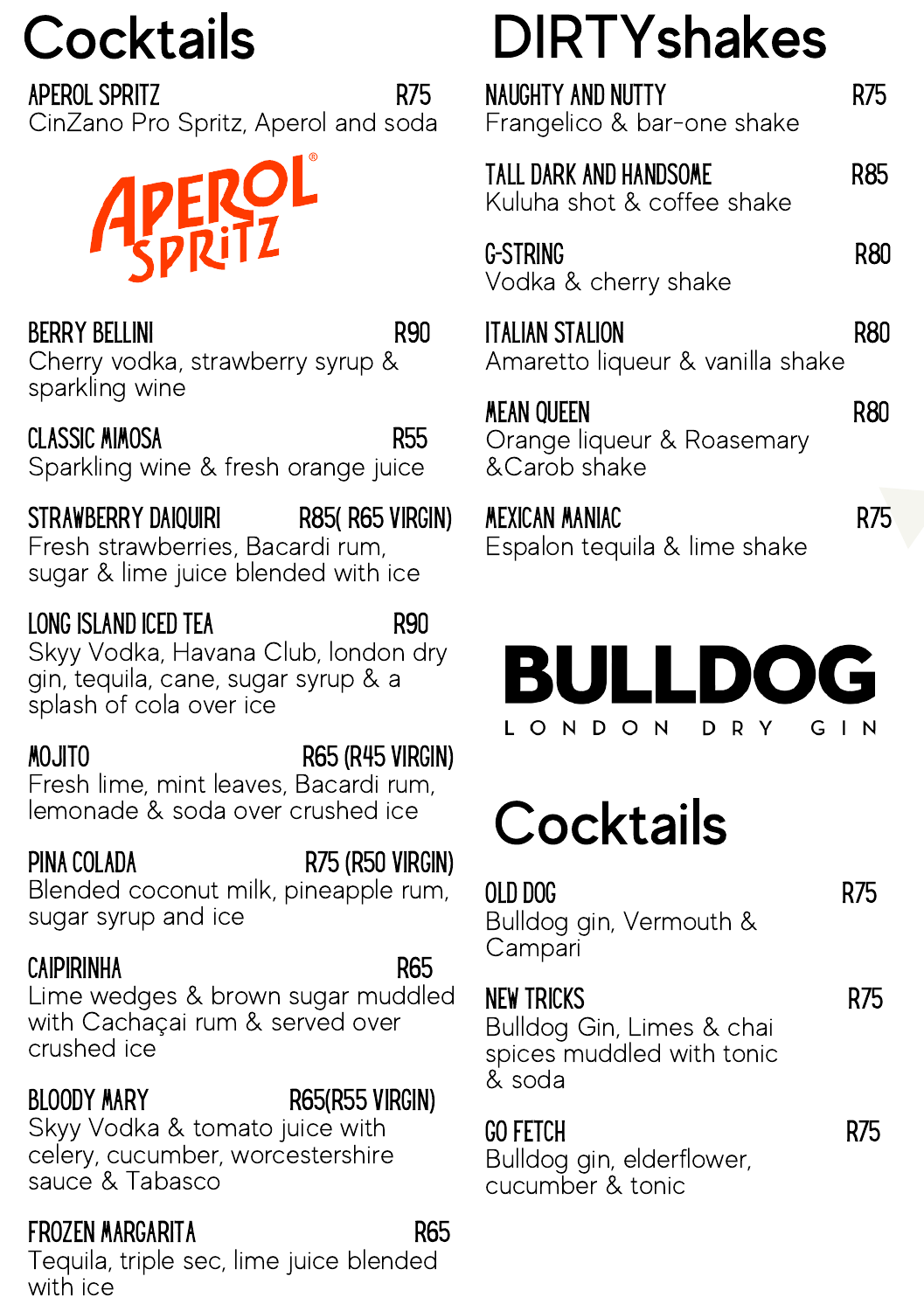## Bubbles

| PONGRÀCZ BRUT<br>Method Cap Classique, Coastal<br>Dry Cap Classique has a classic biscuit character that culminates<br>in a full, fruity finish                       | R <sub>260</sub> | GLASS - R95 |
|-----------------------------------------------------------------------------------------------------------------------------------------------------------------------|------------------|-------------|
| PONGRÀCZ ROSE<br>Method Cap Classique, Coastal<br>Delicate pale pink, this dry Cap Classique is perfectly balanced<br>with clean acidity and juicy raspberry fruit    | R <sub>260</sub> |             |
| STEENBERG 1682<br>1682 Brut Chardonnay has a pale lemon colour & a delicate<br>mousse. It exudes freshness & pure fruit                                               | R375             |             |
| STELLENRUST SPARKLING CHENIN<br>Proseco style brut with a smooth finish                                                                                               | R240             | GLASS - R65 |
| <b>MIMOSA</b><br>Combination of sparking wine & orange juice                                                                                                          | <b>R55</b>       |             |
| Rosé                                                                                                                                                                  |                  |             |
| <b>VONDELING ROSE</b><br>Delicate, fresh & vibrant Rosé wine made from Merlot grapes.<br>Refreshing wine from centuries-old Vondeling Wines in the<br>Voor Paardeberg | R <sub>185</sub> | GLASS - R65 |
| <b>BLAWKLIPPEN BLUSH ROSE</b><br>Rose gold colour with notes of nectarines, strawberries<br>& turkish delight                                                         | R 245            |             |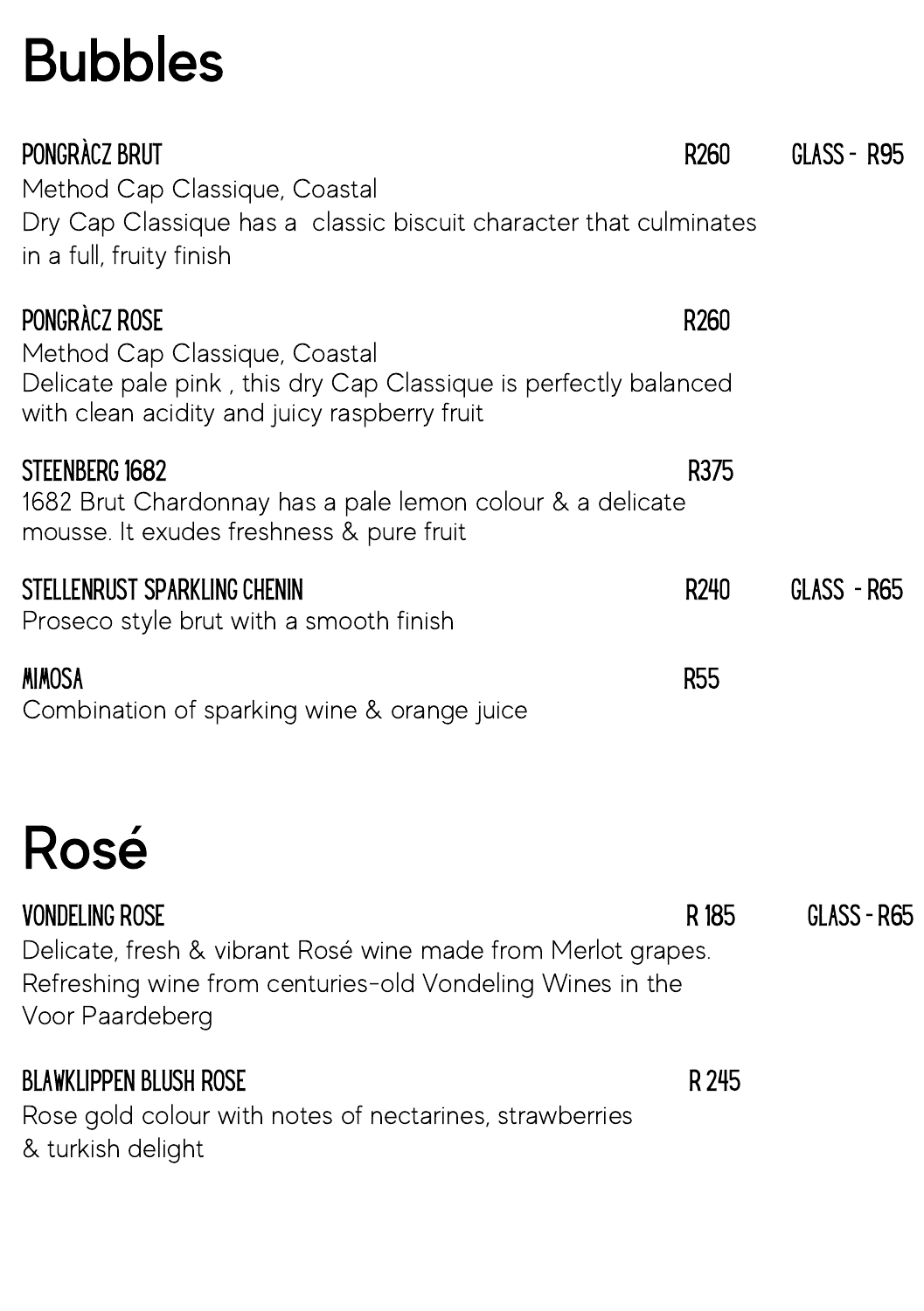### White Wine

| STELLENRUST CHENIN BLANC<br>Shows lime & some tropical fruit on the nose with a mineral<br>palate of grapefruit & pear                                                              | R <sub>165</sub> | GLASS - R55 |
|-------------------------------------------------------------------------------------------------------------------------------------------------------------------------------------|------------------|-------------|
| USANA CHENIN BLANC<br>Hints of white peach & apple with a touch of toastiness from<br>the barrel aging.                                                                             | R <sub>235</sub> |             |
| DURBANVILLE HILLS SAUVIGNON BLANC<br>Guava & citrus fruits on the nose with tropical flavours &<br>a lingering freshness                                                            | R <sub>150</sub> | GLASS - R49 |
| SEASALTER SAUVIGNON BLANC BY GROOTE POST<br>Sea facing vines have developed Intense Flavours displaying<br>soft minerality, citrus, stone fruit & green apple                       | R <sub>280</sub> |             |
| OAK VALLEY FOUNTAIN OF YOUTH SAUVIGNON BLANC<br>Rich tropical fruit resulting from the cool Elgin climate in<br>the high foothills of the Groenlandberg                             | R <sub>235</sub> |             |
| DURBANVILLE HILLS CHARDONNAY<br>Guava & citrus fruits on the nose with well balanced flavour<br>& a lingering freshness                                                             | R <sub>160</sub> | GLASS - R55 |
| USANA GOLD DUST TO GRAPES CHARDONNAY<br>Texture & complexity from oak barrel fermentation, this wine<br>also expresses soft citrus fruits on the palate and nose                    | R295             |             |
| GROOTE POST UNWOODED CHARDONNAY<br>Grapefruit and citrus flavors in abundance on the nose and<br>palate. Fresh acidity, beautiful minerality, vibrant, racy and<br>zesty structure. | R <sub>245</sub> |             |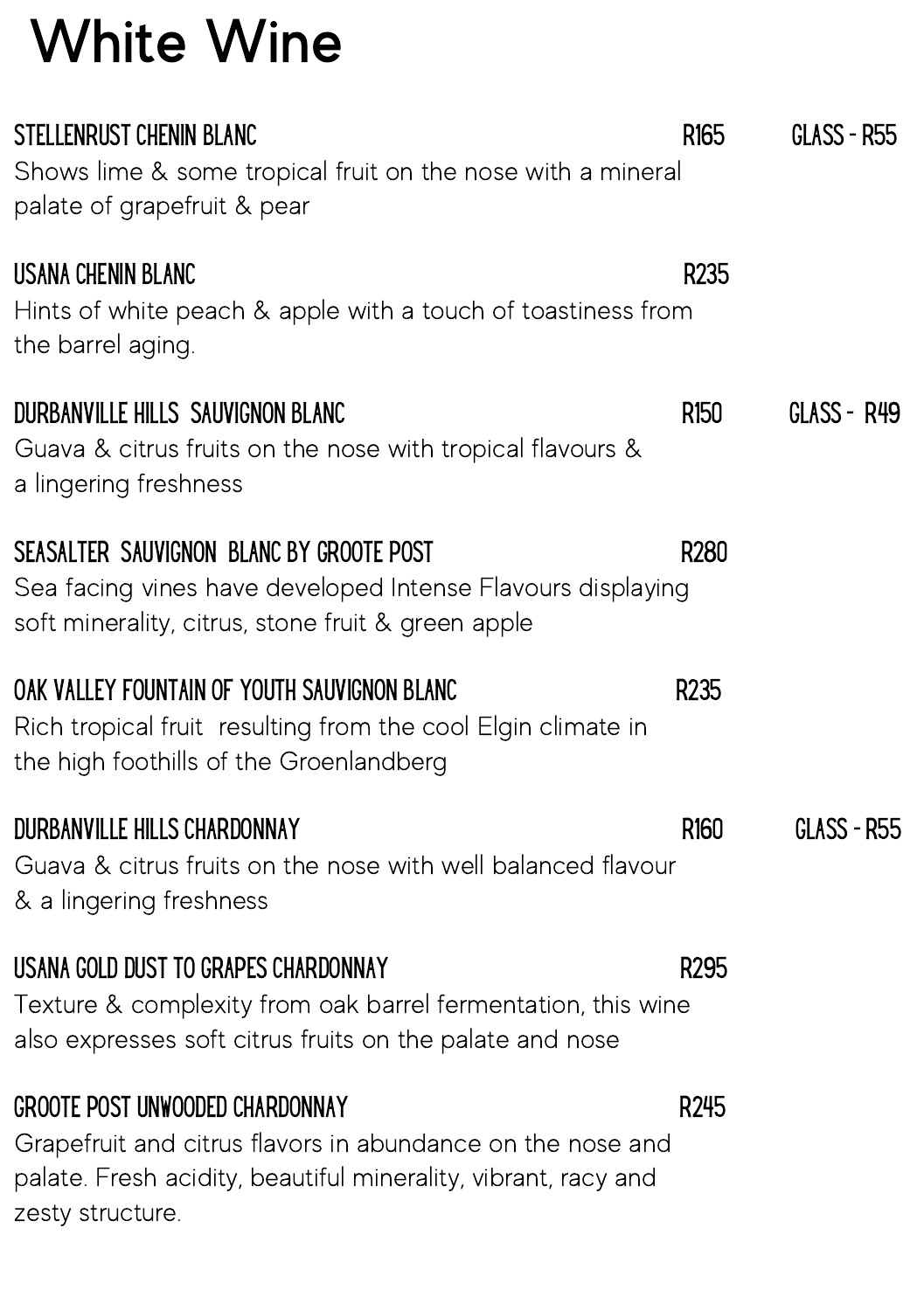### Red Wines

| DURBANVILLE HILLS MERLOT<br>Classic merlot with sweet plum on the nose & smooth silky<br>tannins on the palate                                              | R <sub>180</sub> | GLASS - R65 |
|-------------------------------------------------------------------------------------------------------------------------------------------------------------|------------------|-------------|
| STELLENRUST MERLOT<br>Ripe cherry flavours with soft undertones of mint & spice.<br>matured in french oak                                                   | R <sub>180</sub> | GLASS - R65 |
| STEENBERG MERLOT<br>A balanced wine with flavours of ripe fruit, delicate oak and<br>soft supple tannins                                                    | R355             |             |
| Felicité pinot noir<br>Light and fresh aromas of red berries with lively spiced notes                                                                       | R240             |             |
| DA HANEKOM PINOTAGE<br>Full bodied Stellenbosch Pinotage with rich, concentrated<br>flavours of plum, dark chocolate & delicate spice                       | R285             |             |
| RUSTENBERG CABERNET SAUVIGNON<br>Blackcurrant, blackberries, cherries & cedar notes rich &<br>complex WITH balanced freshness                               | R280             |             |
| USANA "THE FOX" CABERNET SAUVIGNON<br>Full bodied with soft tannins, beautifully balanced & soft<br>on the palate . hints of dark berries, spice, cigar box | R360             |             |
| BRUCE JACK SHIRAZ<br>Shows spice, a hint of clove. red fruit on palate                                                                                      | R <sub>150</sub> | GLASS - R55 |
| THELEMA MOUNTAIN BLEND<br>Aromas of blackberries, mulberries, plums & a soft juicy palate                                                                   | R <sub>195</sub> |             |
| CHAMONIX ROUGE<br>A classic French style blend of cab sav, merlot, petit verdot<br>& malbec. matured in small barrels for 18 months                         | R <sub>190</sub> | GLASS - R75 |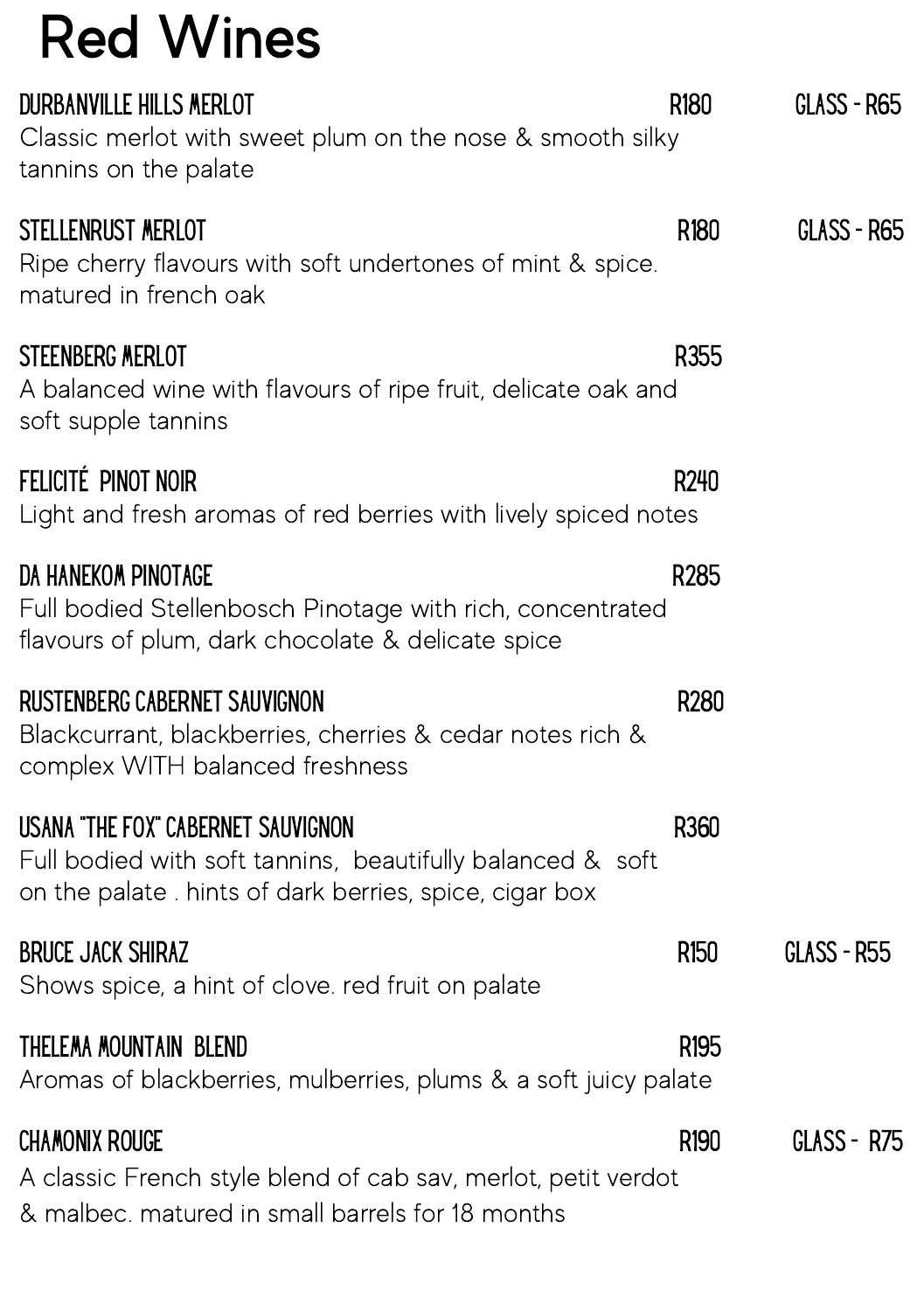## WINE CLUB wines

### LIQUID SWORD MOURVEDRE R280

Lightly oaked Breedekloof Mourvedre, a red wine variety originating in Spain and grown extensively in France. If you love Cab Sav this is a must try. Juicy and supple with flavours of cherry, red apple, blueberry and violet. Beautifully balanced tannins with rich body and delicate aromas. This wine can hold its own with heavy meat dishes and spicy flavours

### BLAAWKLIPPEN 2018 CABERNET SAUVIGNON REGENERATION OF SAULT AND RESISTING RESISTING REGENERATION REGENERATION R

Intense mulberry & blueberry aromas mingle with dark chocolate and are supported by hints of Christmas spice, cedarwood & violet. A textured palate shows great broadness and proceeds to a long, vibrant, aromatic finish.

### 2017 DE BLAAUWKLIPPEN BORDEAUX BLEND R360

A 5-varietal Bordeaux-style red blend. Dark cassis & cigar box with plum-chocolate pudding notes. The palate is vibrant with velvet tannins, a serious mid palate and excellent length. This full-bodied wine will be an ideal partner to serious meat dishes.

### GLEN CARLOU WOODED CHARDONNAY RELEASED FOR STRUCK AND RELEASED FOR STRUCK AND RELEASED FOR STRUCK AND RELEASED

"Batch harvesting allows for different building blocks and complexity in the wine. Distinctive fresh citrus characters, green apple and pear notes are evident on the nose and palate. An extended and elegant aftertaste is supported by crisp acid and finely grained tannins. ". Johnnie Calitz (winemaker). Pairs well with salmon and trout, or cauliflower centered dishes

### STEENBERG SEMILLON R395

A beautiful pale gold colour with aromas of lime, capsicum and apricot pith greet you upon first inspection. Quince, citrus and roasted almond complete the sensation on the palate. Poised fruit concentrates the mid-palate then broadens out with a rich texture and bright acidity. A citrus and floral spice lingers on the palate.

### USANA PINOT GRIS R210

Made by the team of brothers, Pierre and JP Winshaw from their Stellenbosch estate, this is a cracking wine that shows how Pinot Gris offers a great alternative variety. With an inherent sweetness to the fruit, it's a dry white that has loads of apple, pear and melon flavours.

### STELLENRUST BARREL FERMENTED 55 CHENIN BLANC RESOLUTION AND RESOLUTION RANGER AND RESOLUTION RANGER.

This Chenin Blanc from venerable 55 year-old vines on Bottelary Hills is fermented naturally. It's a boldly flavoured, fruity wine, with bright pear and guava flavours, perked up with brilliant acidity and bolstered by creamy oak. This Chenin will compliment an array of dishes and pairs well with citrus dishes, light meats & salmon